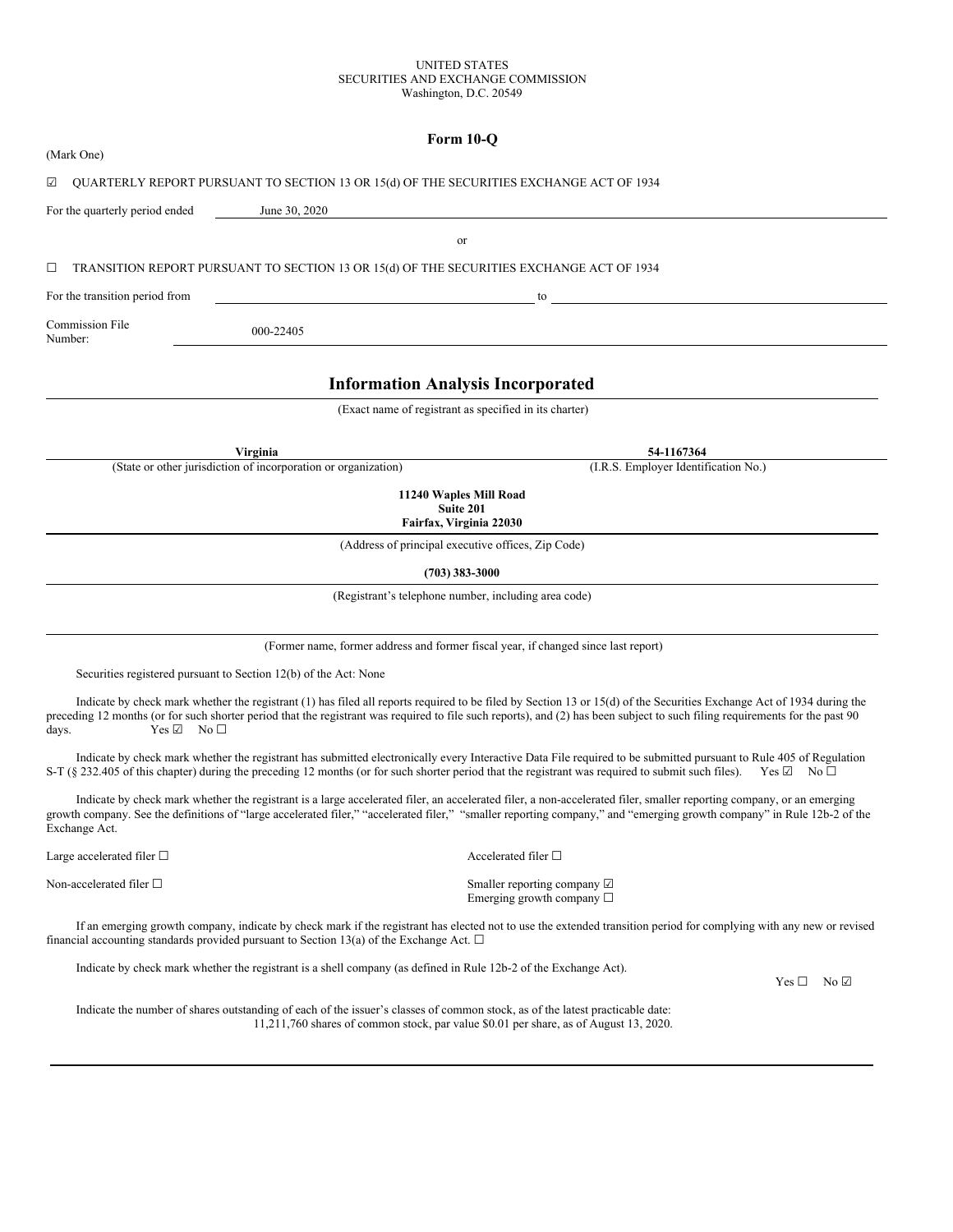# **INFORMATION ANALYSIS INCORPORATED FORM 10-Q**

## **Table of Contents**

|                   |                                                                                                   | Page<br>Number |
|-------------------|---------------------------------------------------------------------------------------------------|----------------|
|                   | PART I. FINANCIAL INFORMATION                                                                     |                |
| Item 1.           | Financial Statements (unaudited except for the balance sheet as of December 31, 2019)             |                |
|                   | Balance Sheets as of June 30, 2020 and December 31, 2019                                          | 3              |
|                   | Statements of Operations and Comprehensive Loss for the three months ended June 30, 2020 and 2019 | $\overline{4}$ |
|                   | Statements of Operations and Comprehensive Loss for the six months ended June 30, 2020 and 2019   | 5              |
|                   | Statements of Cash Flows for the six months ended June 30, 2020 and 2019                          | 6              |
|                   | Statements of Changes in Stockholders' Equity for the six months ended June 30, 2020 and 2019     | 7              |
|                   | Notes to Financial Statements                                                                     | $\bf 8$        |
| Item 2.           | Management's Discussion and Analysis of Financial Condition and Results of Operations             | 17             |
| Item 4.           | <b>Controls and Procedures</b>                                                                    | 22             |
|                   | PART II. OTHER INFORMATION                                                                        |                |
| Item 1.           | <b>Legal Proceedings</b>                                                                          | 23             |
|                   | Item 1A. Risk Factors                                                                             | 23             |
| Item 2.           | Unregistered Sales of Equity Securities and Use of Proceeds                                       | 23             |
| Item 3.           | Defaults Upon Senior Securities                                                                   | 23             |
| Item 4.           | Mine Safety Disclosures                                                                           | 23             |
| Item 5.           | Other Information                                                                                 | 23             |
| Item 6.           | Exhibits                                                                                          | 23             |
| <b>SIGNATURES</b> |                                                                                                   | 23             |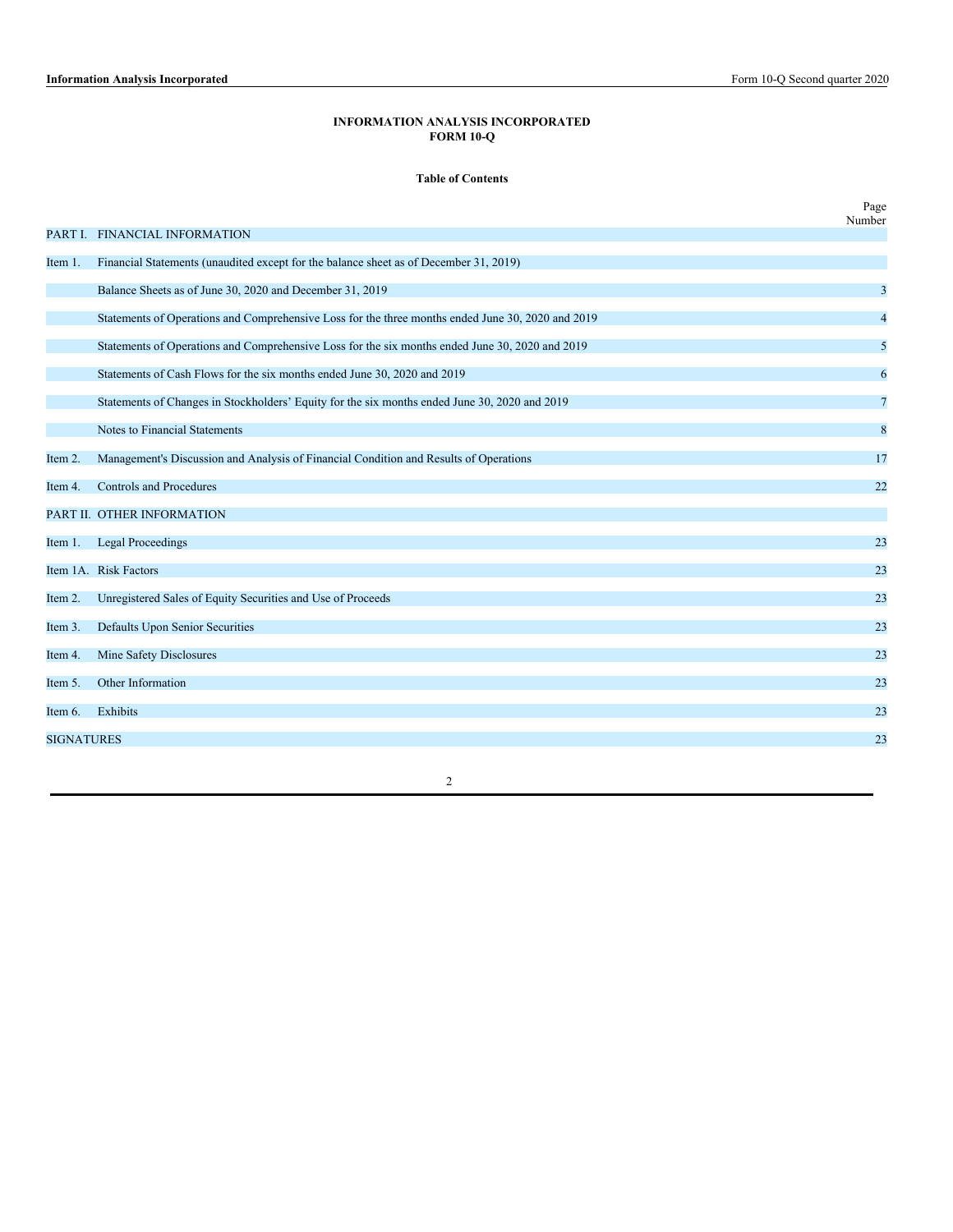# **PART I - FINANCIAL INFORMATION**

## **Item 1. Financial Statements**

## **INFORMATION ANALYSIS INCORPORATED BALANCE SHEETS**

|                                                                                                                                                                     |              | June 30, 2020<br>(Unaudited) |               | December 31, 2019 |
|---------------------------------------------------------------------------------------------------------------------------------------------------------------------|--------------|------------------------------|---------------|-------------------|
| <b>ASSETS</b>                                                                                                                                                       |              |                              |               | (Note 1)          |
| Current assets                                                                                                                                                      |              |                              |               |                   |
| Cash and cash equivalents                                                                                                                                           | $\mathbb{S}$ | 961,172                      | <sup>\$</sup> | 1,039,442         |
| Accounts receivable                                                                                                                                                 |              | 967,887                      |               | 668,712           |
|                                                                                                                                                                     |              | 88,172                       |               | 500,163           |
| Prepaid expenses and other current assets<br>Total current assets                                                                                                   |              | 2,017,231                    |               | 2,208,317         |
|                                                                                                                                                                     |              |                              |               |                   |
| Right-of-use operating lease asset                                                                                                                                  |              | 101,291                      |               | 149,762           |
| Property and equipment, net of accumulated depreciation and amortization of \$303,244 and \$300,258                                                                 |              | 15,492                       |               | 9,681             |
| Contract assets - non-current                                                                                                                                       |              | 13,918                       |               |                   |
| Other assets                                                                                                                                                        |              | 6,281                        |               | 6,281             |
| Total assets                                                                                                                                                        | \$           | 2,154,213                    | \$.           | 2,374,041         |
|                                                                                                                                                                     |              |                              |               |                   |
| <b>LIABILITIES AND STOCKHOLDERS' EQUITY</b><br><b>Current liabilities</b>                                                                                           |              |                              |               |                   |
| Accounts payable                                                                                                                                                    | \$           | 175,642                      | \$            | 216,227           |
| <b>Contract liabilities</b>                                                                                                                                         |              | 64.344                       |               | 464,223           |
| Accrued payroll and related liabilities                                                                                                                             |              | 250.571                      |               | 219,350           |
| Commissions payable                                                                                                                                                 |              | 103,946                      |               | 108,058           |
| Note payable - current                                                                                                                                              |              | 149,002                      |               |                   |
| Operating lease liability - current                                                                                                                                 |              | 98,956                       |               | 103,955           |
| Other accrued liabilities                                                                                                                                           |              |                              |               | 54,257            |
|                                                                                                                                                                     |              | 7,656<br>875                 |               |                   |
| Interest payable                                                                                                                                                    |              |                              |               |                   |
| Total current liabilities                                                                                                                                           |              | 850,992                      |               | 1,166,070         |
| Note payable - non-current                                                                                                                                          |              | 300,998                      |               |                   |
| Operating lease liability - non-current                                                                                                                             |              |                              |               | 45,595            |
| <b>Total liabilities</b>                                                                                                                                            |              | 1,151,990                    |               | 1.211.665         |
|                                                                                                                                                                     |              |                              |               |                   |
| Stockholders' equity                                                                                                                                                |              |                              |               |                   |
| Common stock, \$0.01 par value, 30,000,000 shares authorized, 12,854,376 shares issued, 11,211,760 shares<br>outstanding as of June 30, 2020, and December 31, 2019 |              | 128,543                      |               | 128,543           |
| Additional paid-in capital                                                                                                                                          |              | 14,683,743                   |               | 14,682,937        |
| Accumulated deficit                                                                                                                                                 |              | (12,879,852)                 |               | (12,718,893)      |
| Treasury stock, 1,642,616 shares at cost at June 30, 2020, and December 31, 2019                                                                                    |              | (930, 211)                   |               | (930, 211)        |
| Total stockholders' equity                                                                                                                                          |              | 1,002,223                    |               | 1,162,376         |
|                                                                                                                                                                     |              |                              |               |                   |
| Total liabilities and stockholders' equity                                                                                                                          | \$           | 2,154,213                    | <sup>\$</sup> | 2,374,041         |

*The accompanying notes are an integral part of the financial statements*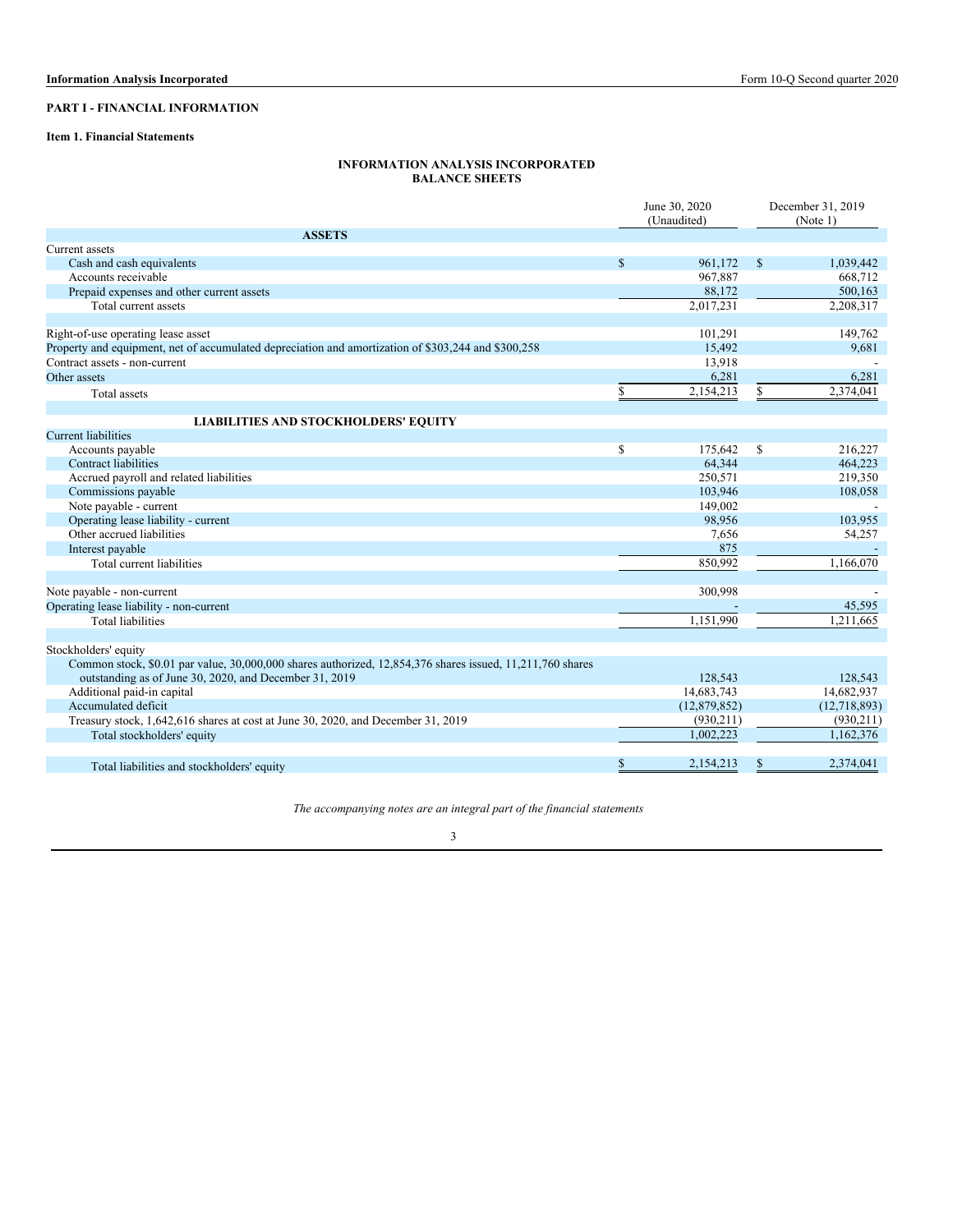## **INFORMATION ANALYSIS INCORPORATED STATEMENTS OF OPERATIONS AND COMPREHENSIVE LOSS (Unaudited)**

|                                              |    |            | For the three months ended June 30, |            |  |  |
|----------------------------------------------|----|------------|-------------------------------------|------------|--|--|
|                                              |    | 2020       |                                     | 2019       |  |  |
| Revenues                                     |    |            |                                     |            |  |  |
| Professional fees                            | \$ | 928,421    | \$                                  | 761,629    |  |  |
| Software sales                               |    | 3,890,974  |                                     | 2,942,788  |  |  |
| Total revenues                               |    | 4,819,395  |                                     | 3,704,417  |  |  |
| Cost of revenues                             |    |            |                                     |            |  |  |
| Cost of professional fees                    |    | 601,672    |                                     | 434,858    |  |  |
| Cost of software sales                       |    | 3,828,707  |                                     | 2,912,798  |  |  |
| Total cost of revenues                       |    | 4,430,379  |                                     | 3,347,656  |  |  |
|                                              |    |            |                                     |            |  |  |
| Gross profit                                 |    | 389,016    |                                     | 356,761    |  |  |
| Selling, general and administrative expenses |    | 366,170    |                                     | 528,575    |  |  |
| Commissions expense                          |    | 57,296     |                                     | 39,815     |  |  |
|                                              |    |            |                                     |            |  |  |
| Loss from operations                         |    | (34, 450)  |                                     | (211, 629) |  |  |
| Other (expense) income                       |    | (170)      |                                     | 3,027      |  |  |
| Loss before provision for income taxes       |    | (34,620)   |                                     | (208, 602) |  |  |
| Provision for income taxes                   |    |            |                                     |            |  |  |
|                                              |    |            |                                     |            |  |  |
| Net loss                                     | S  | (34,620)   | \$                                  | (208, 602) |  |  |
| Comprehensive loss                           | \$ | (34, 620)  | \$                                  | (208, 602) |  |  |
|                                              |    |            |                                     |            |  |  |
| Net loss per commion share - basic           | \$ |            | \$                                  | (0.02)     |  |  |
|                                              |    |            |                                     |            |  |  |
| Net loss per commion share - diluted         | \$ |            | S                                   | (0.02)     |  |  |
| Weighted average common shares outstanding   |    |            |                                     |            |  |  |
| <b>Basic</b>                                 |    | 11,211,760 |                                     | 11,207,804 |  |  |
| Diluted                                      |    | 11,211,760 |                                     | 11,207,804 |  |  |

*The accompanying notes are an integral part of the financial statements*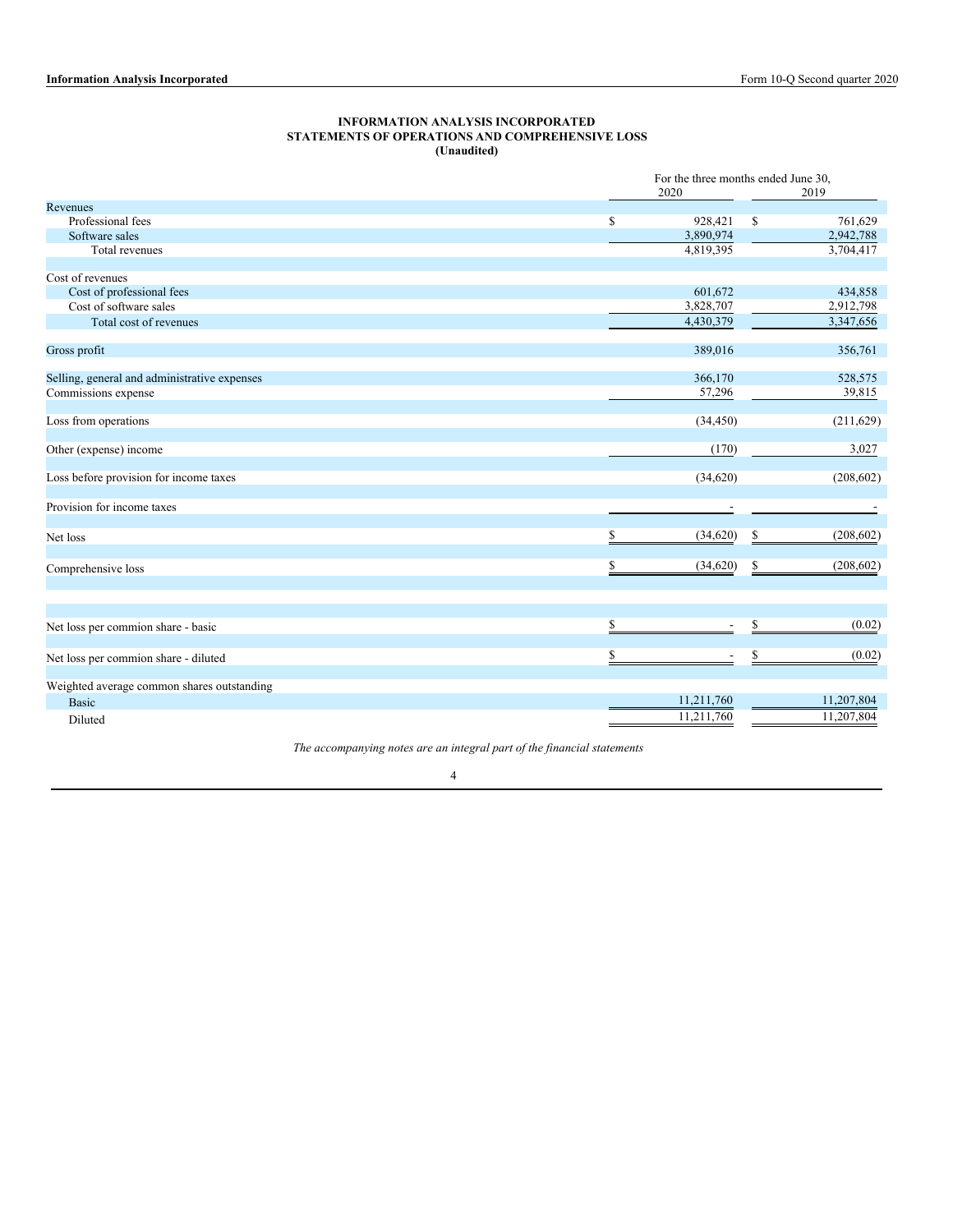#### **INFORMATION ANALYSIS INCORPORATED STATEMENTS OF OPERATIONS AND COMPREHENSIVE LOSS (Unaudited)**

|                                              |                  | For the six months ended June 30, |    |            |  |
|----------------------------------------------|------------------|-----------------------------------|----|------------|--|
|                                              |                  | 2020                              |    | 2019       |  |
| Revenues                                     |                  |                                   |    |            |  |
| Professional fees                            | \$               | 1,772,824                         | \$ | 1,523,747  |  |
| Software sales                               |                  | 5,108,327                         |    | 3,359,493  |  |
| Total revenues                               |                  | 6,881,151                         |    | 4,883,240  |  |
|                                              |                  |                                   |    |            |  |
| Cost of revenues                             |                  |                                   |    |            |  |
| Cost of professional fees                    |                  | 1,181,303                         |    | 881,726    |  |
| Cost of software sales                       |                  | 5,032,005                         |    | 3,321,914  |  |
| Total cost of revenues                       |                  | 6,213,308                         |    | 4,203,640  |  |
| Gross profit                                 |                  | 667,843                           |    | 679,600    |  |
| Selling, general and administrative expenses |                  | 706,983                           |    | 1,014,027  |  |
|                                              |                  | 122,917                           |    | 70,761     |  |
| Commissions expense                          |                  |                                   |    |            |  |
| Loss from operations                         |                  | (162, 057)                        |    | (405, 188) |  |
| Other income                                 |                  | 1,098                             |    | 5,733      |  |
| Loss before provision for income taxes       |                  | (160, 959)                        |    | (399, 455) |  |
| Provision for income taxes                   |                  |                                   |    |            |  |
|                                              |                  |                                   |    |            |  |
| Net loss                                     | S                | (160, 959)                        | S  | (399, 455) |  |
| Comprehensive loss                           | \$               | (160, 959)                        | \$ | (399, 455) |  |
|                                              |                  |                                   |    |            |  |
| Net loss per commion share - basic           | $\underline{\$}$ | (0.01)                            | \$ | (0.04)     |  |
|                                              |                  |                                   |    |            |  |
| Net loss per commion share - diluted         | \$               | (0.01)                            | \$ | (0.04)     |  |
| Weighted average common shares outstanding   |                  |                                   |    |            |  |
| Basic                                        |                  | 11,211,760                        |    | 11,204,799 |  |
| Diluted                                      |                  | 11,211,760                        |    | 11,204,799 |  |
|                                              |                  |                                   |    |            |  |

*The accompanying notes are an integral part of the financial statements*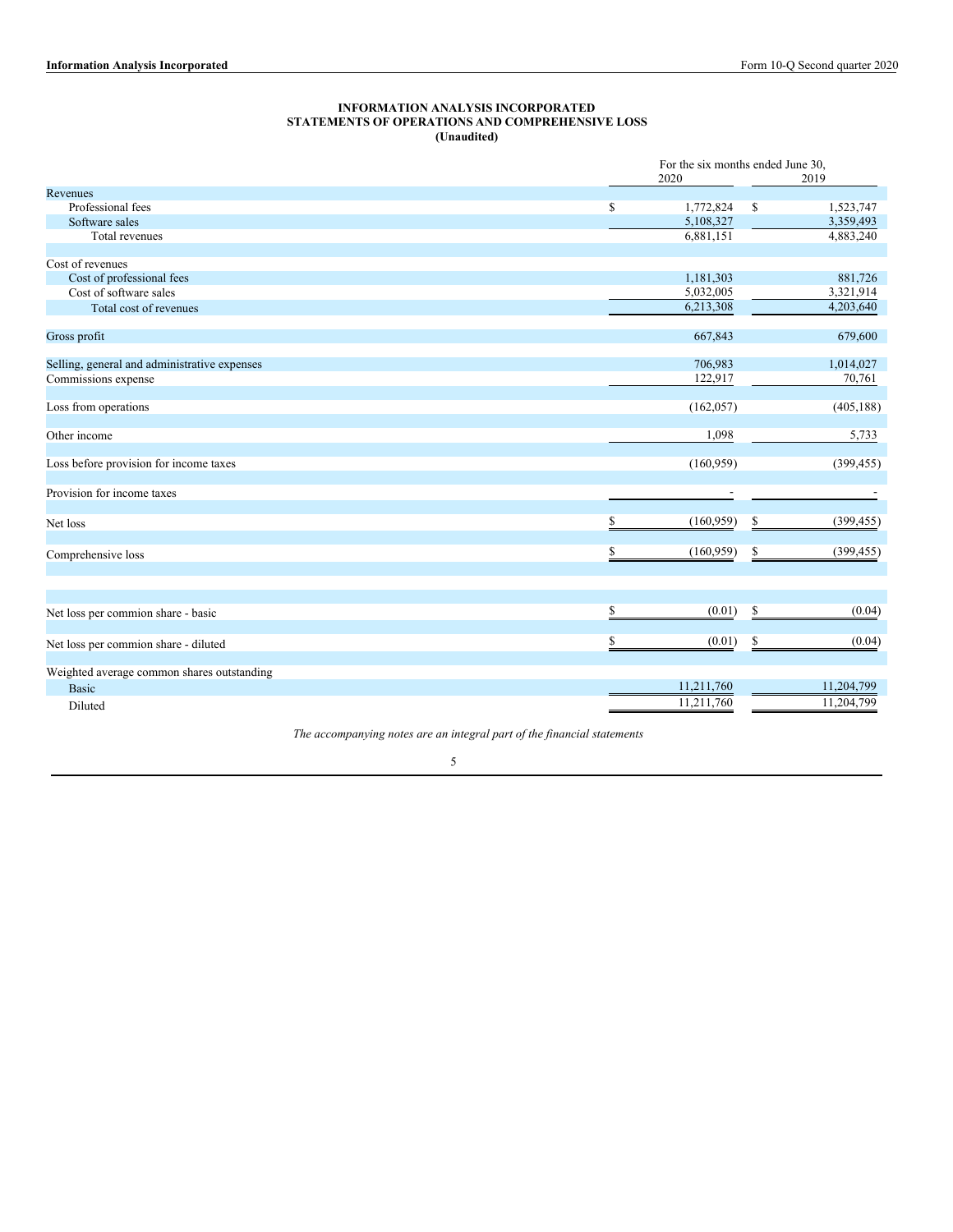### **INFORMATION ANALYSIS INCORPORATED STATEMENTS OF CASH FLOWS (Unaudited)**

|                                                                             | For the six months ended June 30. |   |            |  |  |
|-----------------------------------------------------------------------------|-----------------------------------|---|------------|--|--|
|                                                                             | 2020                              |   | 2019       |  |  |
| Cash flows from operating activities:                                       |                                   |   |            |  |  |
| Net loss                                                                    | \$<br>(160, 959)                  | S | (399, 455) |  |  |
| Adjustments to reconcile net loss to net cash used in operating activities: |                                   |   |            |  |  |
| Depreciation and amortization                                               | 2,986                             |   | 2,871      |  |  |
| Stock option compensation                                                   | 806                               |   | 4,936      |  |  |
| Changes in operating assets and liabilities:                                |                                   |   |            |  |  |
| Accounts receivable                                                         | (299, 175)                        |   | (37, 478)  |  |  |
| Prepaid expenses and other current assets                                   | 411,991                           |   | 334,205    |  |  |
| Contract assets - non-current                                               | (13,918)                          |   |            |  |  |
| Accounts payable                                                            | (40, 585)                         |   | 167,342    |  |  |
| <b>Contract liabilities</b>                                                 | (399, 879)                        |   | (251, 406) |  |  |
| Accrued payroll and related liabilities and other accrued liabilities       | (16,628)                          |   | 11,125     |  |  |
| Commissions payable                                                         | (4, 112)                          |   | (255, 197) |  |  |
| Net cash used in operating activities                                       | (519, 473)                        |   | (423, 057) |  |  |
|                                                                             |                                   |   |            |  |  |
| Cash flows from investing activities                                        |                                   |   |            |  |  |
| Acquisition of property and equipment                                       | (8,797)                           |   | (5,965)    |  |  |
| Net cash used in investing activities                                       | (8,797)                           |   | (5,965)    |  |  |
|                                                                             |                                   |   |            |  |  |
| Cash flows from financing activities                                        |                                   |   |            |  |  |
| Proceeds from note payable                                                  | 450,000                           |   |            |  |  |
| Issuance of stock from exercise of options                                  |                                   |   | 1,000      |  |  |
| Net cash provided by investing activities                                   | 450,000                           |   | 1,000      |  |  |
|                                                                             |                                   |   |            |  |  |
| Net decrease in cash and cash equivalents                                   | (78, 270)                         |   | (428, 022) |  |  |
|                                                                             |                                   |   |            |  |  |
| Cash and cash equivalents, beginning of the period                          | 1,039,442                         |   | 1,963,956  |  |  |
|                                                                             |                                   |   |            |  |  |
| Cash and cash equivalents, end of the period                                | 961,172                           | S | 1,535,934  |  |  |
|                                                                             |                                   |   |            |  |  |
| Supplemental cash flow Information                                          |                                   |   |            |  |  |
|                                                                             | \$                                | S |            |  |  |
| Interest paid                                                               |                                   |   |            |  |  |
|                                                                             |                                   |   |            |  |  |
| Income taxes paid                                                           |                                   |   |            |  |  |

*The accompanying notes are an integral part of the financial statements*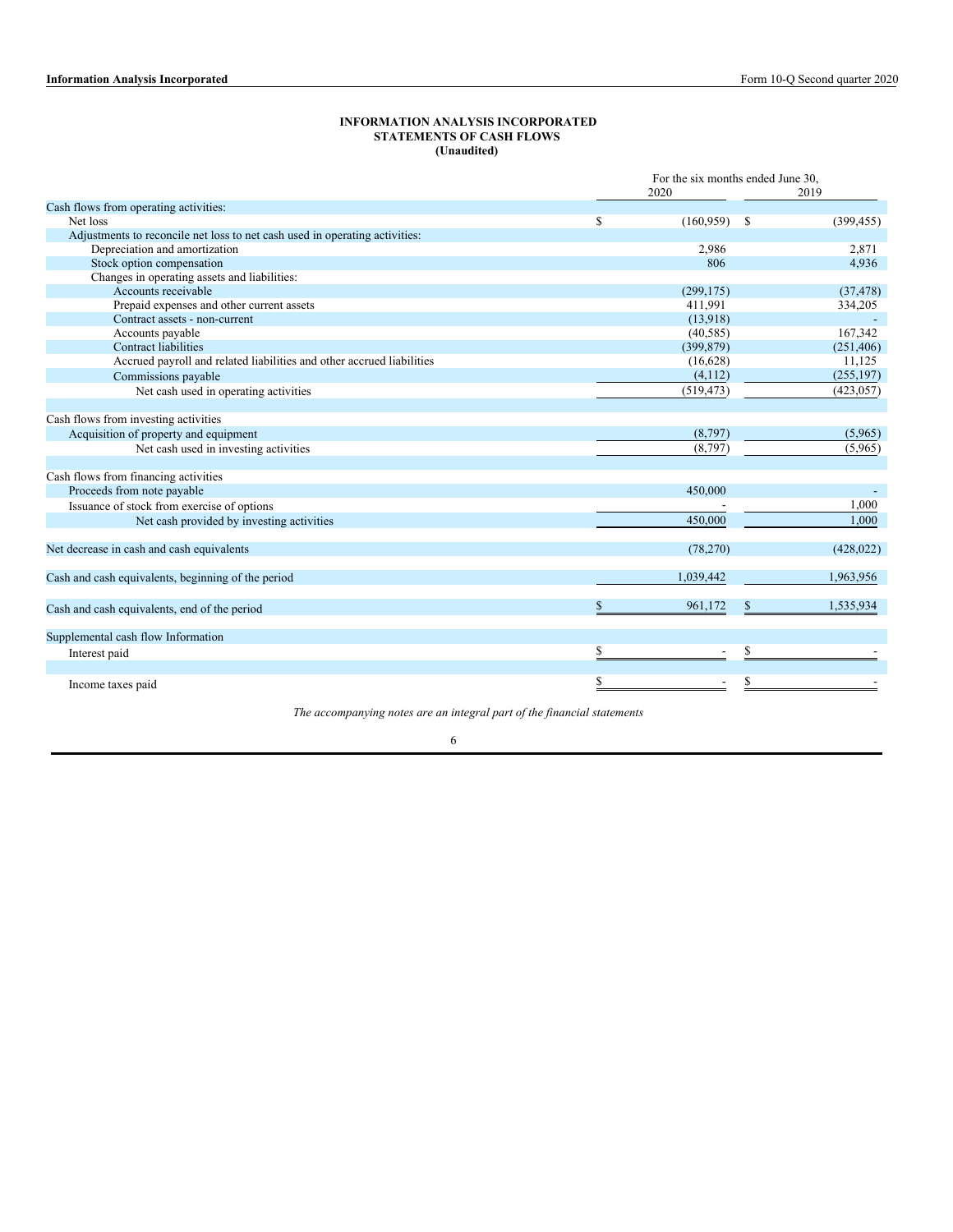## **INFORMATION ANALYSIS INCORPORATED STATEMENTS OF CHANGES IN STOCKHOLDERS' EQUITY (Unaudited)**

|                               |         | For the six months ended June 30, 2020: |                |              |            |
|-------------------------------|---------|-----------------------------------------|----------------|--------------|------------|
|                               |         | Additional                              |                |              |            |
|                               | Common  | Paid-In                                 | Accumulated    | Treasury     |            |
|                               | stock   | Capital                                 | Deficit        | <b>Stock</b> | Total      |
| Balances at December 31, 2019 | 128,543 | 14,682,937                              | (12,718,893)   | (930,211)    | 1,162,376  |
| Net loss                      |         |                                         | (126, 339)     |              | (126, 339) |
| Stock option compensation     |         | 450                                     |                |              | 450        |
| Balances at March 31, 2020    | 128,543 | 14,683,387                              | (12, 845, 232) | (930, 211)   | 1,036,487  |
| Net loss                      |         |                                         | (34,620)       |              | (34, 620)  |
| Stock option compensation     |         | 356                                     |                |              | 356        |
| Balances at June 30, 2020     | 128,543 | 14.683.743                              | (12, 879, 852) | (930,211)    | 1,002,223  |

# For the six months ended June 30, 2019:

|                                            |         | <b>Additional</b> |                          |              |            |
|--------------------------------------------|---------|-------------------|--------------------------|--------------|------------|
|                                            | Common  | Paid-In           | Accumulated              | Treasurv     |            |
|                                            | stock   | Capital           | <b>Deficit</b>           | <b>Stock</b> | Total      |
| Balances at December 31, 2018              | 128,443 | 14,676,006        | (12,001,647)             | (930,211)    | 1,872,591  |
| Net loss                                   |         |                   | (190, 853)               |              | (190, 853) |
| Stock option compensation                  |         | 4,454             | $\overline{\phantom{a}}$ |              | 4,454      |
| Balances at March 31, 2019                 | 128,443 | 14.680.460        | (12, 192, 500)           | (930,211)    | .686,192   |
| Net loss                                   |         |                   | (208, 602)               |              | (208, 602) |
| Stock option compensation                  |         | 482               |                          |              | 482        |
| Issuance of stock from exercise of options | 100     | 900               |                          |              | 1,000      |
| Balances at June 30, 2019                  | 128,543 | 14,681,842        | (12, 401, 102)           | (930,211)    | 1,479,072  |

*The accompanying notes are an integral part of the financial statements*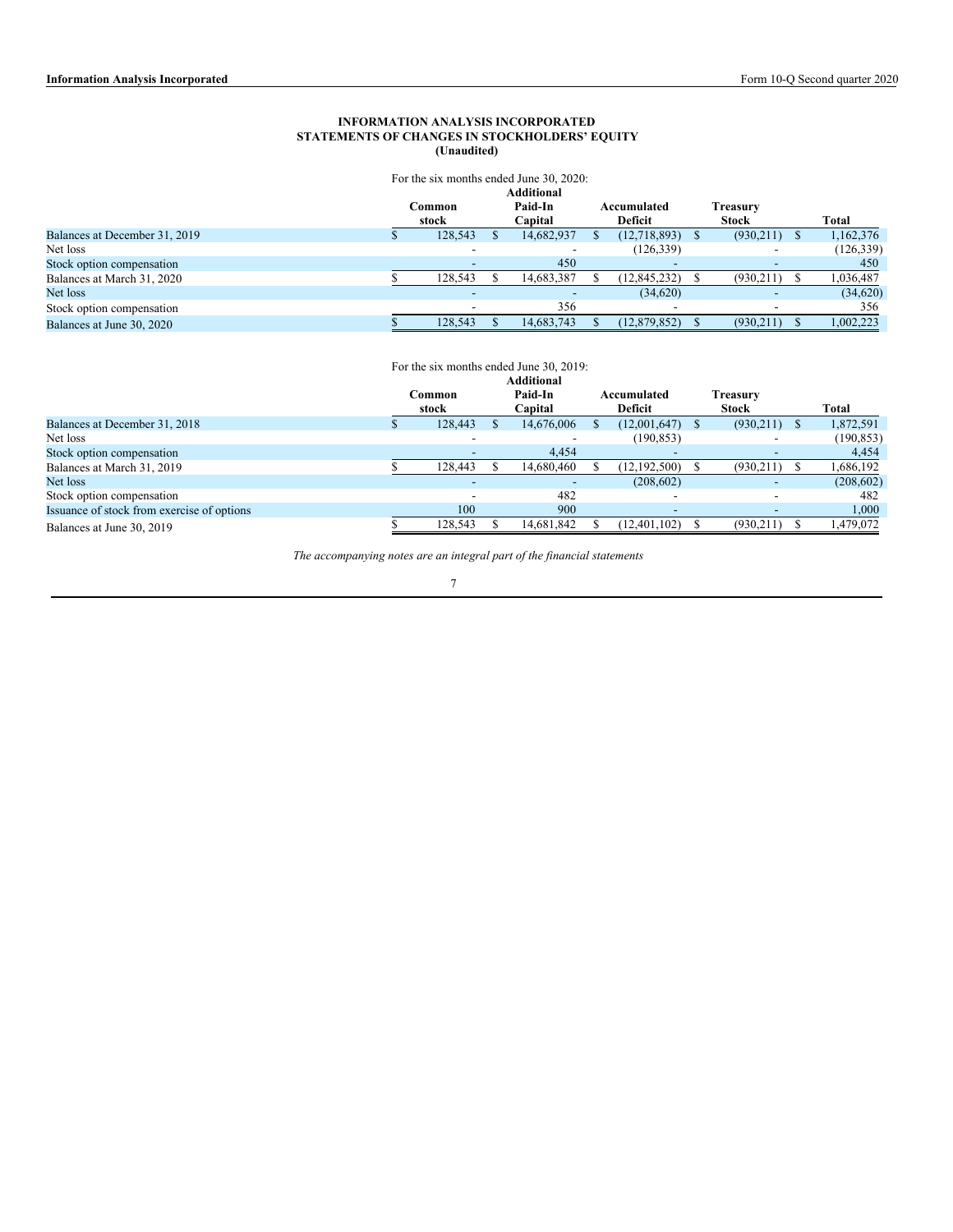#### **INFORMATION ANALYSIS INCORPORATED NOTES TO FINANCIAL STATEMENTS**

## **1. Summary of Significant Accounting Policies**

#### **Organization and Business**

Founded in 1979, Information Analysis Incorporated, which we refer to as the "Company", "we", or "IAI", is in the business of modernizing client information systems, performing professional information technology (IT) services, and developing and maintaining IT systems for government and commercial organizations. IAI's core competencies lie in legacy system (COBOL) migration and modernization, including developing user-friendly interfaces for complex legacy environments, database conversion and migration, development of electronic fillable forms (e-Forms), including smart forms, Section 508 compliant forms, and web-based and mobile device forms solutions, full life cycle Oracle development, and custom software development. The Company also engages in sales of third-party software for electronic forms development and management, legacy systems modernization, and robotics process automation. IAI's ultimate customers include federal and state government agencies as well as private sector organizations throughout the United States, with a concentration in the Washington, D.C. metropolitan area.

## **Unaudited Interim Financial Statements**

The accompanying unaudited financial statements have been prepared in conformity with U.S. generally accepted accounting principles ("GAAP") for interim financial information and with the instructions for Form 10-Q and Article 8-03 of Regulation S-X. Accordingly, certain information and footnote disclosures normally included in financial statements prepared in accordance with GAAP have been condensed or omitted pursuant to the rules and regulations of the Securities and Exchange Commission ("SEC"). In the opinion of management, the unaudited financial statements include all adjustments necessary (which are of a normal and recurring nature) for the fair and not misleading presentation of the results of the interim periods presented. These unaudited financial statements should be read in conjunction with the Company's audited financial statements for the year ended December 31, 2019 included in the Annual Report on Form 10-K filed by the Company with the SEC on March 30, 2020 (the "Annual Report"), as amended. The accompanying December 31, 2019, balance sheet was derived from the audited financial statements included in the Annual Report. The results of operations for any interim periods are not necessarily indicative of the results of operations for any other interim period or for a full fiscal year.

There have been no changes in the Company's significant accounting policies as of June 30, 2020, as compared to the significant accounting policies disclosed in Note 1, "Summary of Significant Accounting Policies" in the Company's Annual Report on Form 10-K for the fiscal year ended December 31, 2019, that was filed with the SEC on March 30, 2020.

## **Use of Estimates and Assumptions**

The preparation of financial statements in accordance with GAAP requires management to make estimates and assumptions that affect certain reported amounts of assets and liabilities and disclosure of contingent assets and liabilities at the date of the financial statements and the reported amounts of revenue and expenses during the reporting period. Actual results can, and in many cases will, differ from those estimates.

## **Income Taxes**

The Company has analyzed its income tax positions using the criteria required by GAAP and concluded that as of June 30, 2020, and December 31, 2019, it has no material uncertain tax positions and no interest or penalties have been accrued. Through the filing of its 2019 federal income tax return, the Company has net operating loss carryforwards of approximately \$3.5 million, of which \$867,000 will expire, if unused, on December 31, 2020.

## **Recent Accounting Pronouncements Not Yet Adopted**

In December 2019, the Financial Accounting Standards Board issued ASU 2019-12,*"Income Taxes (Topic 740),Simplifying the Accounting for Income Taxes,"* that removes certain exceptions to the general principles in Topic 740 and simplifies the application of areas of Topic 740 by clarifying and amending existing guidance. The amendments in this Update are effective for fiscal years, and interim periods within those fiscal years, beginning after December 15, 2020. The adoption of ASU 2019-12 is not expected to have a material effect on the Company's financial statements or cash flows.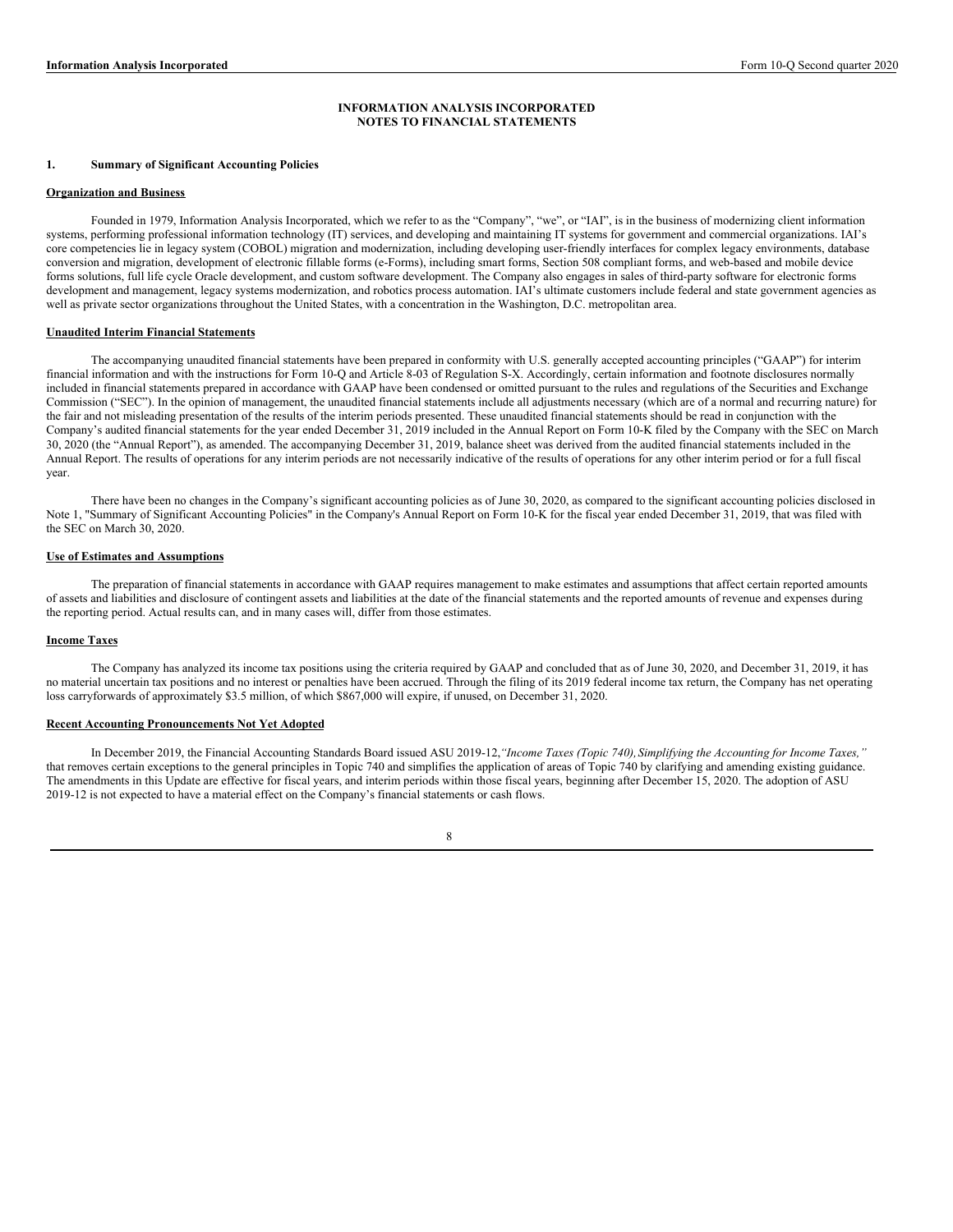### **2. Revenue from Contracts with Customers**

Revenue is recognized when all of the following steps have been taken and criteria met for each contract:

- *Identification of the contract, or contracts, with a customer* A contract with a customer exists when (i) the Company enters into an enforceable contract with a customer that defines each party's rights regarding the goods or services to be transferred and identifies the payment terms related to these goods or services, (ii) the contract has commercial substance and the parties are committed to perform and, (iii) it determines that collection of substantially all consideration to which the Company will be entitled in exchange for goods or services that will be transferred is probable based on the customer's intent and ability to pay the promised consideration.
- Identification of the performance obligations in the contract Performance obligations promised in a contract are identified based on the goods or services that will be transferred to the customer that are both capable of being distinct, whereby the customer can benefit from the goods or service either on its own or together with other resources that are readily available from third parties or from the Company, and are distinct in the context of the contract, whereby the transfer of the goods or services is separately identifiable from other promises in the contract. To the extent a contract includes multiple promised goods or services, the Company applies judgment to determine whether promised goods or services are capable of being distinct and distinct in the context of the contract. If these criteria are not met, the promised goods or services are accounted for as a combined performance obligation.
- *• Determination of the transaction price* **-** The transaction price is determined based on the consideration to which the Company will be entitled in exchange for transferring goods or services to the customer adjusted for estimated variable consideration, if any. The Company typically estimates the transaction price impact of discounts offered to the customers for early payments on receivables or rebates based on sales target achievements. Constraints are applied when estimating variable considerations based on historical experience where applicable.
- Allocation of the transaction price to the performance obligations in the contract If the contract contains a single performance obligation, the entire transaction price is allocated to the single performance obligation. Contracts that contain multiple performance obligations require an allocation of the transaction price to each performance obligation based on a relative standalone selling price basis. The Company determines standalone selling price by taking into account available information such as historical selling prices of the performance obligation, geographic location, overall strategic pricing objective, market conditions and internally approved pricing guidelines related to the performance obligations.
- Recognition of revenue when, or as, the Company satisfies performance obligations The Company satisfies performance obligations either over time or at a point in time as discussed in further detail below. Revenue is recognized at or over the time the related performance obligation is satisfied by transferring a promised good or service to a customer.

### *Nature of Products and Services*

The Company generates revenue from the sales of information technology professional services, sales of third-party software licenses and implementation and training services, sales of third-party support and maintenance contracts based on those software products, and incentive payments received from third-party software suppliers for facilitating sales directly between that supplier and a customer introduced by the Company. The Company sells through its direct relationships with end customers and under subcontractor arrangements.

Professional services are offered through several arrangements – through time and materials arrangements, fixed-price-per-unit arrangements, fixed-price arrangements, or combinations of these arrangements within individual contracts. Revenue under time and materials arrangements is recognized over time in the period the hours are worked or the expenses are incurred, as control of the benefits of the work is deemed to have passed to the customer as the work is performed. Revenue under fixed-price-per-unit arrangements is recognized at a point in time when delivery of units have occurred and units are accepted by the customer or are reasonably expected to be accepted. Generally, revenue under fixed-price arrangements and mixed arrangements is recognized either over time or at a point in time based on the allocation of transaction pricing to each identified performance obligation as control of each is transferred to the customer. For fixed-price arrangements for which the Company is paid a fixed fee to make itself available to support a customer, with no predetermined deliverables to which transaction prices can be estimated or allocated, revenue is recognized ratably over time.

Third-party software licenses are classified as enterprise server-based software licenses or desktop software licenses, and desktop licenses are further classified by the type of customer and whether the licenses are bulk licenses or individual licenses. The Company's obligations as the seller for each class differ based on its reseller agreements and whether its customers are government or non-government customers. Revenue from enterprise server-based sales to either government or non-government customers is usually recognized in full at a point in time based on when the customer gains use of the full benefit of the licenses, after the licenses are implemented. If the transaction prices of the performance obligations related to implementation and customer support for the individual contract is material, these obligations are recognized separately over time, as performed. Revenue for desktop software licenses for government customers is usually recognized on a gross basis at a point in time, based on when the customer's administrative contact gains training in and beneficial use of the administrative portal. If the transaction prices of the performance obligations related to implementing the government administrator's use of the administrative portal and administrator support for the individual contract are material (rare), these obligations are recognized separately over time, as performed. Revenue for bulk desktop software licenses for non-government customers is usually recognized on a gross basis at a point in time, based on when the customer's administrative contact gains training in and beneficial use of the administrative portal. For desktop software licenses sold on an individual license basis to non-government customers, where the Company has no obligation to the customer after the third-party makes delivery of the licenses, the Company has determined it is acting as an agent, and the Company recognizes revenue upon delivery of the licenses only for the net of the selling price and its contract costs.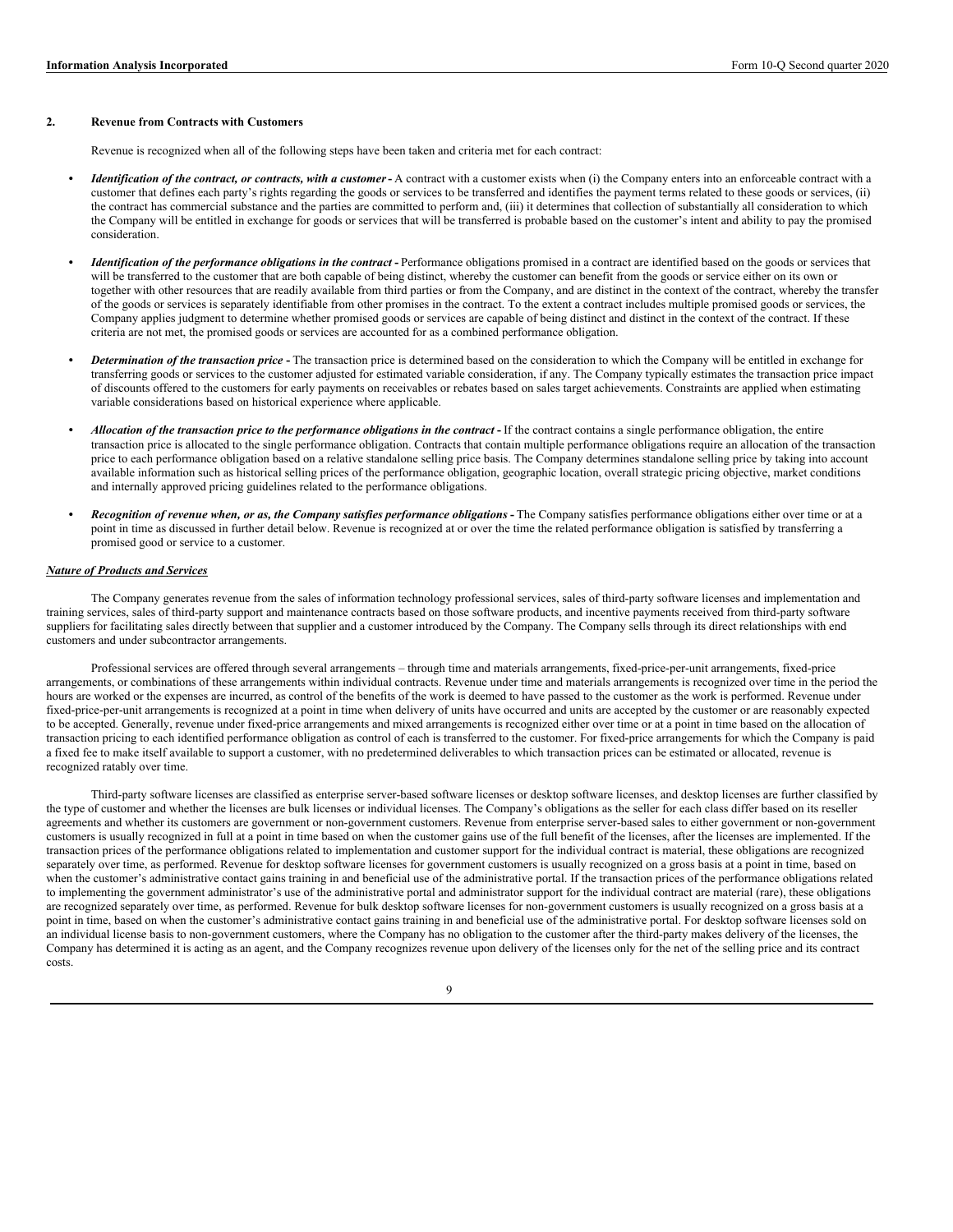## **Information Analysis Incorporated** Form 10-Q Second quarter 2020

Third-party support and maintenance contracts for enterprise server-based software include a performance obligation under the Company's reseller agreements for it to be the first line of support (direct support) and second line of support (intermediary between customer and manufacturer) to the customer. Because of the support performance obligations, and because the amount of support is not estimable, the Company recognizes revenue ratably over time as it makes itself available to provide the support.

Incentive payments are received under reseller agreements with software manufacturers and suppliers where the Company introduces and court a customer, but the sale occurs directly between the customer and the supplier or between the customer and the manufacturer. Since the transfer of control of the licenses cannot be measured from outside of these transactions, revenue is recognized when payment from the manufacturer or supplier is received.

## *Disaggregation of Revenue from Contracts with Customers*

| Contract                       |                         | 3 Months ended 06/30/2020 | 3 Months ended 06/30/2019 |            |  |  |  |
|--------------------------------|-------------------------|---------------------------|---------------------------|------------|--|--|--|
| <b>Type</b>                    | Amount                  | Percentage                | Amount                    | Percentage |  |  |  |
| Services Time & Materials      | $\mathbb{S}$<br>730,813 | $15.2\%$ \$               | 577,779                   | 15.6%      |  |  |  |
| <b>Services Fixed Price</b>    | 27,150                  | 0.6%                      | 95,235                    | 2.6%       |  |  |  |
| <b>Services Combination</b>    | 134,038                 | 2.8%                      | 40,364                    | 1.1%       |  |  |  |
| Services Fixed Price per Unit  | 36,420                  | 0.7%                      | 48,251                    | 1.3%       |  |  |  |
| Third-Party Software           | 3,607,116               | 74.8%                     | 2,789,648                 | 75.3%      |  |  |  |
| Software Support & Maintenance | 263,125                 | 5.5%                      | 149,290                   | 4.0%       |  |  |  |
| <b>Incentive Payments</b>      | 20,733                  | 0.4%                      | 3,850                     | 0.1%       |  |  |  |
| <b>Total Revenue</b>           | 4,819,395               |                           | 3,704,417                 |            |  |  |  |

| Contract                       | 6 Months ended 06/30/2020 |             | 6 Months ended 06/30/2019 |            |  |  |  |
|--------------------------------|---------------------------|-------------|---------------------------|------------|--|--|--|
| <b>Type</b>                    | Amount                    | Percentage  | Amount                    | Percentage |  |  |  |
| Services Time & Materials      | $\mathbb{S}$<br>1,321,383 | $19.2\%$ \$ | 1,174,530                 | 24.1%      |  |  |  |
| <b>Services Fixed Price</b>    | 150,555                   | $2.2\%$     | 214,398                   | 4.4%       |  |  |  |
| <b>Services Combination</b>    | 216,446                   | 3.2%        | 72,648                    | 1.5%       |  |  |  |
| Services Fixed Price per Unit  | 84,440                    | 1.2%        | 62,171                    | 1.3%       |  |  |  |
| Third-Party Software           | 4,611,420                 | 67.0%       | 3,057,367                 | 62.5%      |  |  |  |
| Software Support & Maintenance | 475,693                   | 6.9%        | 298,152                   | 6.1%       |  |  |  |
| <b>Incentive Payments</b>      | 21,214                    | $0.3\%$     | 3,974                     | 0.1%       |  |  |  |
| <b>Total Revenue</b>           | 6,881,151                 | S.          | 4,883,240                 |            |  |  |  |
|                                | 10                        |             |                           |            |  |  |  |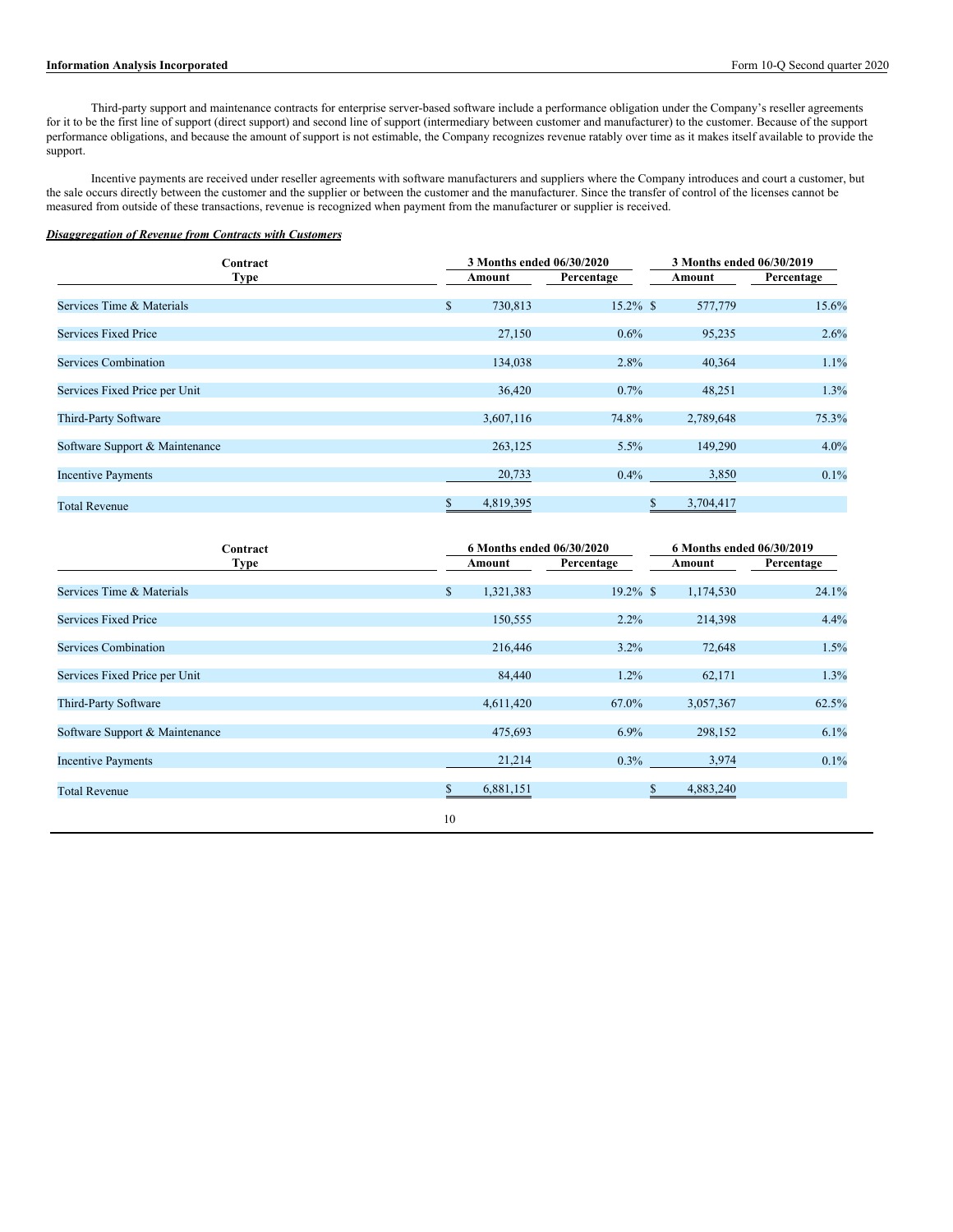## *Contract Balances*

#### *Accounts Receivable*

Trade accounts receivable are recorded at the billable amount where the Company has the unconditional right to bill, net of allowances for doubtful accounts. The allowance for doubtful accounts is based on the Company's assessment of the collectability of accounts. Management regularly reviews the adequacy of the allowance for doubtful accounts by considering the age of each outstanding invoice, each customer's expected ability to pay and collection history, when applicable, to determine whether a specific allowance is appropriate. Accounts receivable deemed uncollectible are charged against the allowance for doubtful accounts when identified. There were no such allowances recognized at June 30, 2020, and December 31, 2019. The accounts receivable balance does not include the amount invoiced but withheld from payment as a financing component under one contract with a customer. The present value of the withheld amount is classified as a contract asset.

#### *Contract Assets*

Contract assets consist of assets resulting when revenue recognized exceeds the amount billed or billable to the customer due to allocation of transaction price, and of amounts withheld from payment of invoices as a financing component of a contract. There were \$13,918 in long-term contract assets at June 30, 2020, and none at December 31, 2019.

### *Contract Liabilities*

Contract liabilities consist of amounts that have been invoiced and for which the Company has the right to bill, but that have not been recognized as revenue because the related goods or services have not been transferred. Changes in contracts liabilities balances in 2020 are as follows:

| <b>Contract Liabilities</b>  |   |            |
|------------------------------|---|------------|
| Balance at December 31, 2019 | S | 464.223    |
| Contract liabilities added   |   | 19,136     |
| Revenue recognized           |   | (212, 568) |
| Balance at March 31, 2020    |   | 270,791    |
| Contract liabilities added   |   | 9.906      |
| Revenue recognized           |   | (216, 353) |
| Balance at June 30, 2020     |   | 64,344     |

$$
11\,
$$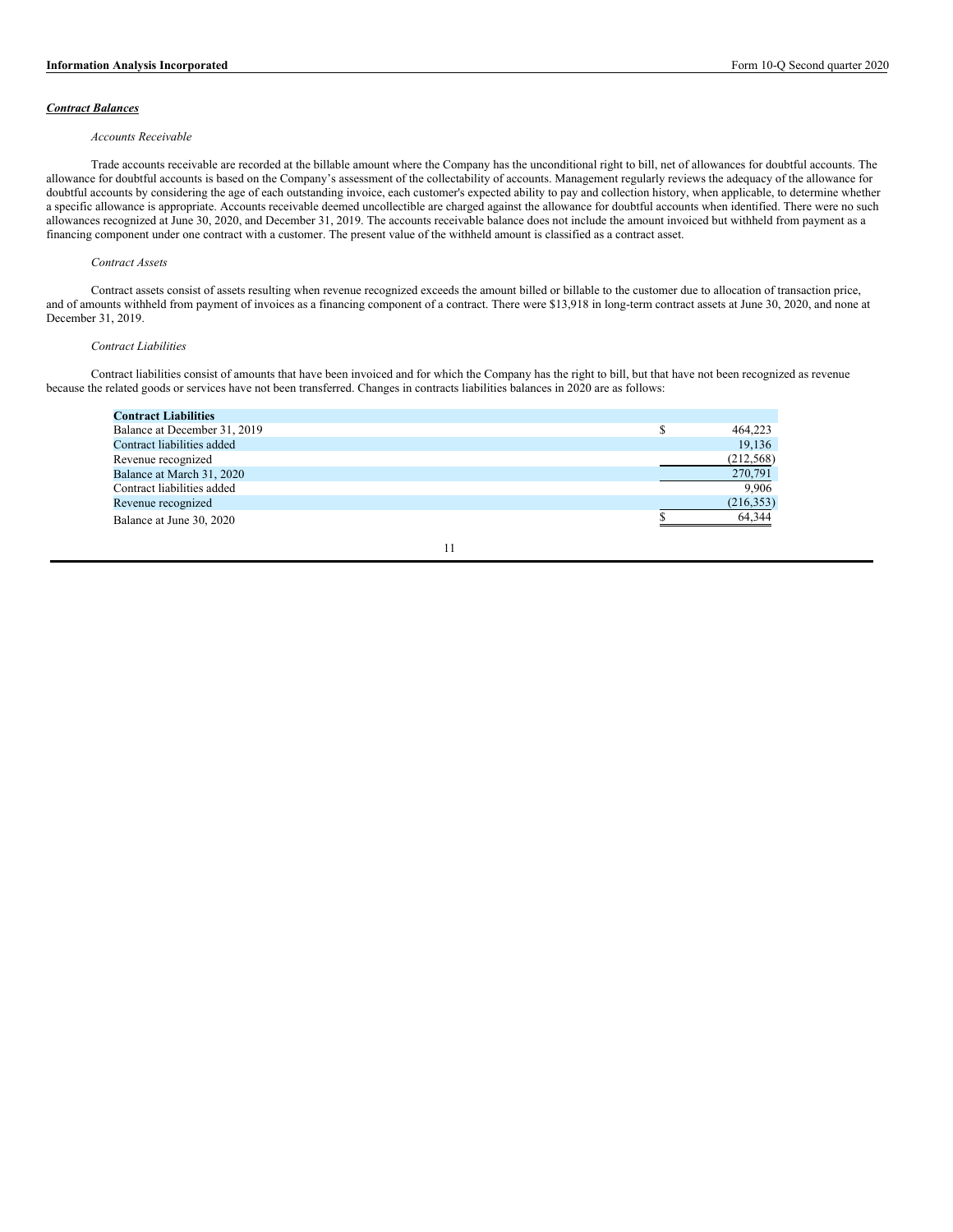#### *Costs to Obtain or Fulfill a Contract*

When applicable, the Company recognizes an asset related to the costs incurred to obtain a contract only if it expects to recover those costs and it would not have incurred those costs if the contract had not been obtained. The Company recognizes an asset from the costs incurred to fulfill a contract if the costs (i) are specifically identifiable to a contract, (ii) enhance resources that will be used in satisfying performance obligations in future and (iii) are expected to be recovered. There were no such assets at June 30, 2020, and December 31, 2019. When incurred, these costs are amortized ratably over the periods of the contracts to which those costs apply.

#### *Financing Components*

In instances where the timing of revenue recognition differs from the timing of invoicing, the Company has determined that one of its subcontracts to a prime contractor includes a significant financing component. The subcontract is invoiced on a time and materials basis, under which 90% of each invoice amount is paid under regular terms, and the 10% payment balance of each invoice is deferred until the prime contractor meets a specific deliverable under its prime contract, which is expected to occur approximately June 2022. The primary purpose of this arrangement is to assist the prime contractor in meeting all of its financial obligations until it can realize the financial benefit of meeting the deliverable. The Company has estimated its interest rate of 4.5% based on a small premium over the rate of its revolving line of credit as of the measurement date.

### *Deferred Costs of Revenue*

Deferred costs of revenue consist of the costs of third-party support and maintenance contracts for enterprise server-based software. These costs are reported under the prepaid expenses and other current assets caption on the Company's balance sheets. The Company recognizes these direct costs ratably over time as it makes itself available to provide its performance obligation for software support, commensurate with its recognition of revenue. Deferred costs of revenue balances included in prepaid expenses were \$56,275 and \$453,607 at June 30, 2020, and December 31, 2019, respectively.

| <b>Deferred Costs of Revenue</b> |            |
|----------------------------------|------------|
| Balance at December 31, 2019     | 453.607    |
| Defered costs added              | 182        |
| Deferred costs expensed          | (207, 438) |
| Balance at March 31, 2020        | 246,351    |
| Defered costs added              | 2.472      |
| Deferred costs expensed          | (192, 548) |
| Balance at June 30, 2020         | 56,275     |

#### **3. Leases**

The Company has an operating lease which is a real estate lease for its headquarters in Fairfax, Virginia. This lease has a fixed lease term of 49 months. The Company determines if an arrangement is a lease at inception. Operating leases are included in right-of-use operating lease assets and operating lease liabilities in the Company's balance sheet as of June 30, 2020, and December 31, 2019. As of June 30, 2020, and December 31, 2019, the Company does not have any sales-type or direct financing leases.

The Company's operating lease asset represents its right to use an underlying asset for the lease term and lease liabilities represent its obligation to make lease payments arising from the lease. Operating lease assets and liabilities are recognized at the commencement date based on the present value of lease payments over the lease term. Since the lease does not provide an implicit rate, the Company uses its incremental borrowing rate based on the information available at commencement date in determining the present value of lease payments. The operating lease asset also includes any lease payments made and excludes lease incentives. Lease expense for lease payments is recognized on a straight-line basis over the lease term. The Company's lease agreement includes rental payments escalating annually for inflation at a fixed rate. These payments are included in the initial measurement of the operating lease liability and operating lease asset. The Company does not have any rental payments which are based on a change in an index or a rate that can be considered variable lease payments, which would be expensed as incurred.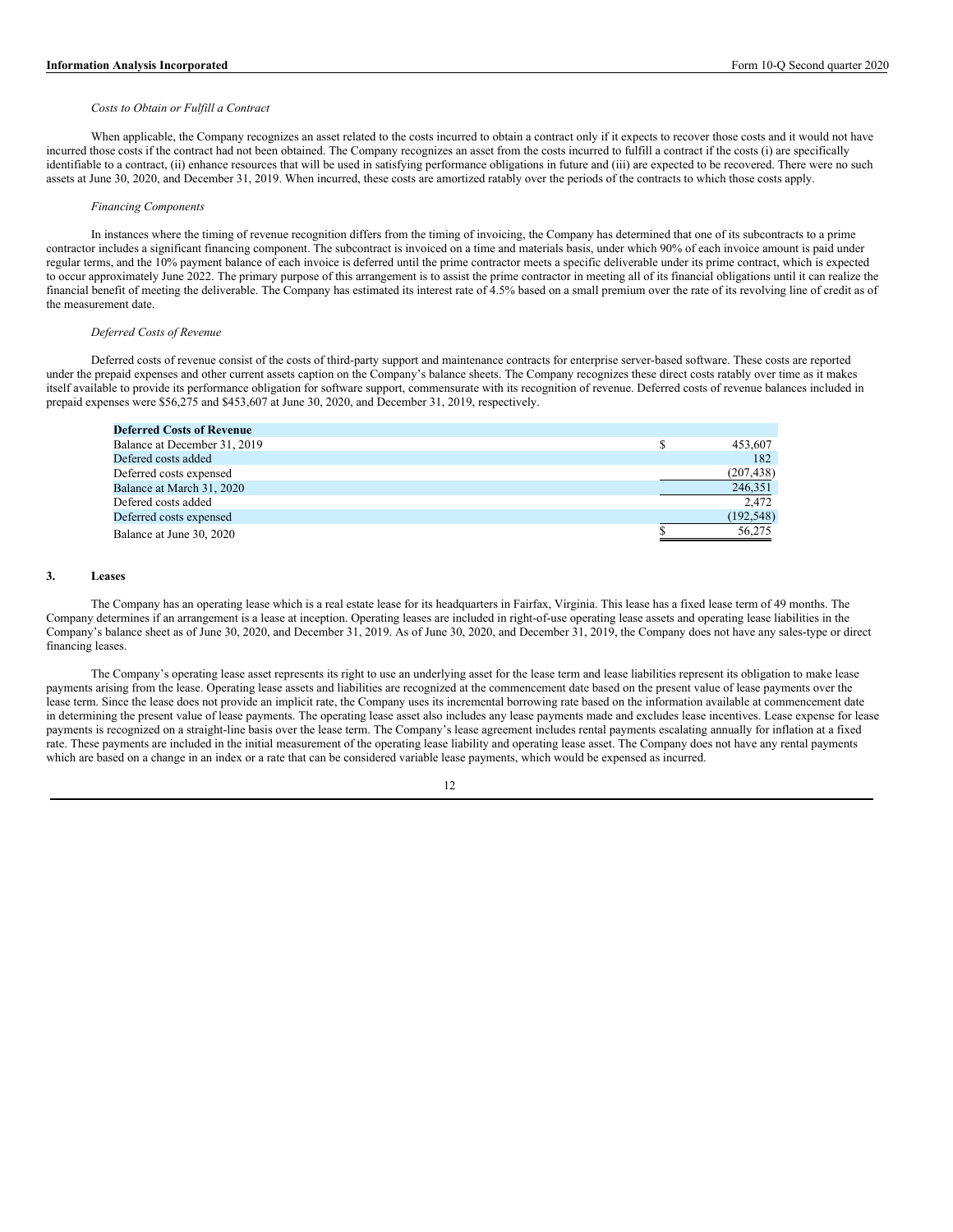The Company's lease agreement does not contain any material residual value guarantees or material restrictions or covenants.

The Company does not sublease any real estate to third parties.

The following table provides supplemental balance sheet information related to the Company's operating lease:

| <b>Balance Sheet</b><br>Classification  | as of<br>June 30, 2020 |  | as of<br>December 31, 2019 |  |  |
|-----------------------------------------|------------------------|--|----------------------------|--|--|
| Assets:                                 |                        |  |                            |  |  |
| Right-to-use operating lease asset      | 101.291                |  | 149,762                    |  |  |
| Liabilities:                            |                        |  |                            |  |  |
| Operating lease liability - current     | 98,956 \$              |  | 103,955                    |  |  |
| Operating lease liability - non-current |                        |  | 45,595                     |  |  |
| Total lease liabilities                 | 98,956                 |  | 149,550                    |  |  |

The following table reconciles the undiscounted cash flows to the operating lease liabilities recorded in the Company's balance sheet at June 30, 2020.

|                                    |   | <b>June 30, 2020</b> |  |
|------------------------------------|---|----------------------|--|
|                                    |   |                      |  |
| Remainder of 2020                  | Ъ | 55,719               |  |
| 2021                               |   | 46,433               |  |
| Total lease payments               |   | 102,152              |  |
| Less: discount                     |   | (3,196)              |  |
| Present value of lease liabilities |   | 98.956               |  |

As of June 30, 2020, the Company's sole operating lease had a weighted average lease term of approximately 1.0 year. The discount rate of the lease is equal to IAI's incremental borrowing rate at the measurement date of the lease agreement. The weighted average discount rate of the Company's operating lease is approximately 5.5%. For the three months ended June 30, 2020 and 2019, the Company incurred \$26,122 of expense related to its operating leases. Rent expense for the six months ended June 30, 2020 and 2019, was \$52,244.

# **4. Stock-Based Compensation**

The Company has two shareholder–approved stock-based compensation plans. The 2006 Stock Incentive Plan was adopted in 2006 ("2006 Plan") and had options granted under it through April 12, 2016. On June 1, 2016, the shareholders ratified the IAI 2016 Stock Incentive Plan ("2016 Plan"), which had been approved by the Board of Directors on April 4, 2016.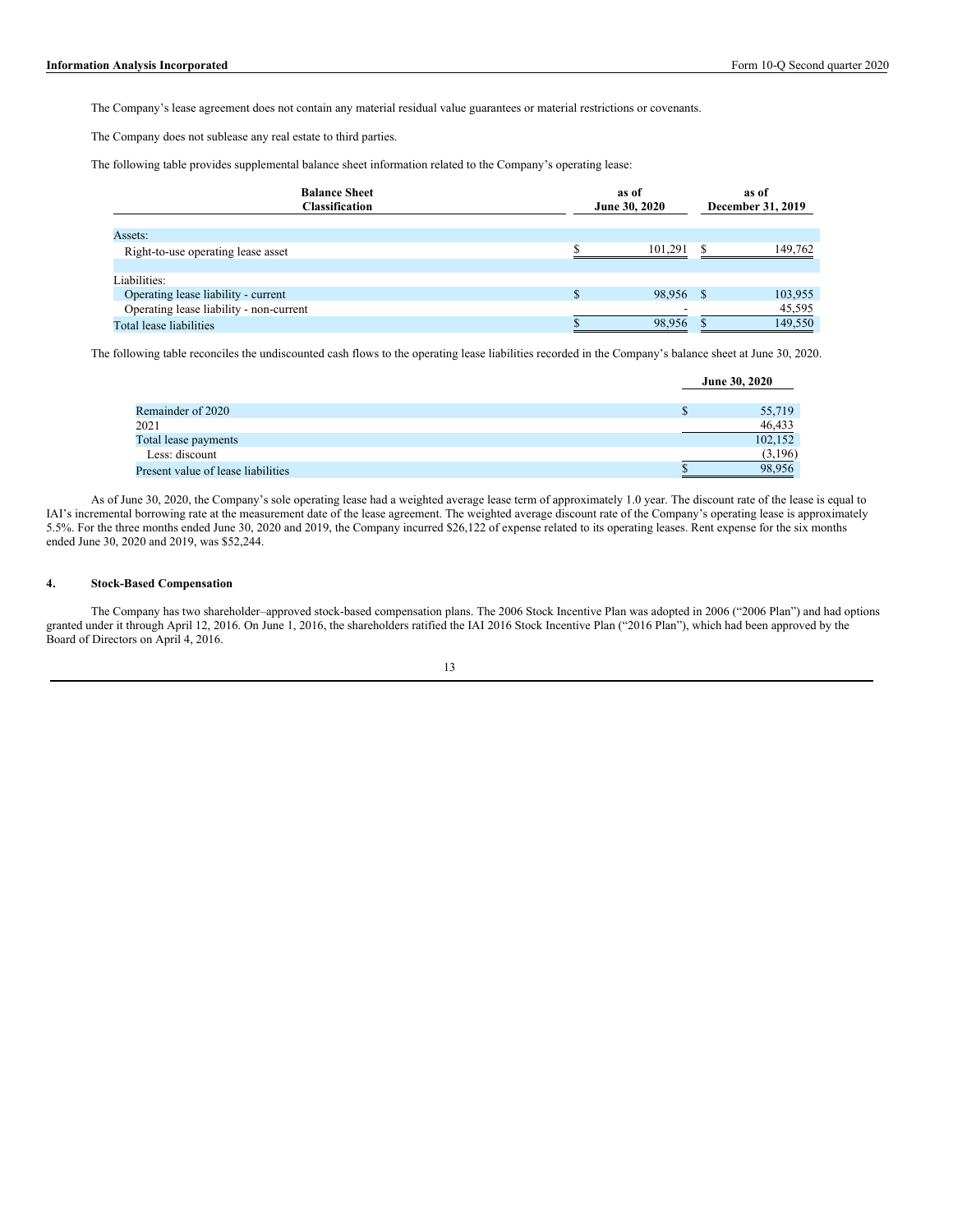The Company recognizes compensation costs only for those shares expected to vest on a straight-line basis over the requisite service period of the awards. Such options generally vest over periods of six months to two years. Fair values of option awards granted in the three months and six months ended June 30, 2020 and 2019, were estimated using the Black-Sholes option pricing model under the following assumptions:

|                          | Three Months<br>Three Months |               | Six Months     | Six Months    |  |
|--------------------------|------------------------------|---------------|----------------|---------------|--|
|                          | Ended                        | Ended         | Ended          | Ended         |  |
|                          | June 30, 2020                | June 30, 2019 | June 30, 2020  | June 30, 2019 |  |
| Risk-free interest rate  | $0.33\%$                     | $2.31\%$      | $0.33\%$       | $2.31\%$      |  |
| Dividend yield           | $0\%$                        | $0\%$         | 0%             | $0\%$         |  |
| Expected term (in years) |                              |               |                |               |  |
| Expected volatility      | 65.8%<br>66.0%<br>-          | 57.9%         | 65.8%<br>66.0% | 57.9%         |  |

#### *2016 Stock Incentive Plan*

The 2016 Plan became effective June 1, 2016, and expires April 4, 2026. The 2016 Plan provides for the granting of equity awards to key employees, including officers and directors. The maximum number of shares for which equity awards may be granted under the 2016 Plan is 1,000,000. Options under the 2016 Plan expire no later than ten years from the date of grant or within prescribed periods following cessation of employment, whichever comes first, and vest over periods determined by the Board of Directors. The minimum exercise price of each option is the quoted market price of the Company's stock on the date of grant. At June 30, 2020, there were unexpired options for 381,000 shares issued under the 2016 Plan, of which 368,000 were exercisable.

#### *2006 Stock Incentive Plan*

The 2006 Plan became effective May 18, 2006, and expired April 12, 2016. The 2006 Plan provides for the granting of equity awards to key employees, including officers and directors. Options under the 2006 Plan were generally granted at-the-money or above, expire no later than ten years from the date of grant or within within prescribed periods following cessation of employment, whichever comes first, and vest over periods determined by the Board of Directors. The number of shares subject to options available for issuance under the 2006 Plan could not exceed 1,950,000. There were 839,000 unexpired options remaining from the 2006 Plan at June 30, 2020, all of which were exercisable.

The status of the options issued under the foregoing option plans as of June 30, 2020, and changes during the six months ended June 30, 2020, were as follows:

| Options outstanding              |               |   |                                                 |                                                   |  |                                 |
|----------------------------------|---------------|---|-------------------------------------------------|---------------------------------------------------|--|---------------------------------|
| Incentive Options                | <b>Shares</b> |   | Weighted average<br>exercise price<br>per share | Weighted average<br>remaining<br>contractual term |  | Aggregate<br>intrinsic<br>value |
| Outstanding at December 31, 2019 | 1,349,000     |   | 0.23                                            |                                                   |  |                                 |
| Options granted                  |               |   | -                                               |                                                   |  |                                 |
| Options exercised                |               |   |                                                 |                                                   |  |                                 |
| Options expired                  | (129,000)     |   | 0.17                                            |                                                   |  |                                 |
| Options forfeited                |               |   | -                                               |                                                   |  |                                 |
| Outstanding at March 31, 2020    | 1,220,000     | S | 0.24                                            |                                                   |  |                                 |
| Options granted                  | 10,000        |   | 0.15                                            |                                                   |  |                                 |
| Options exercised                |               |   |                                                 |                                                   |  |                                 |
| Options expired                  | (10,000)      |   | 0.19                                            |                                                   |  |                                 |
| Options forfeited                |               |   |                                                 |                                                   |  |                                 |
| Outstanding at June 30, 2020     | 1,220,000     |   | 0.24                                            | 3 years, 9 months                                 |  | 37,353                          |
| Exercisable at June 30, 2020     | 1,207,000     |   | 0.24                                            | 3 years, 8 months                                 |  | 36,703                          |

There were 10,000 options granted during the three months and six months ended June 30, 2020, and there were 3,000 options granted during the three months and six months ended June 30, 2019. There were no options exercised during the three months and six months ended June 30, 2020, and there were 10,000 options exercised in the three months and six months ended June 30, 2019. As of June 30, 2020, there was \$775 of total unrecognized compensation cost related to non-vested share-based compensation arrangements granted under the stock incentive plans; that cost is expected to be recognized over a weighted-average period of nine months.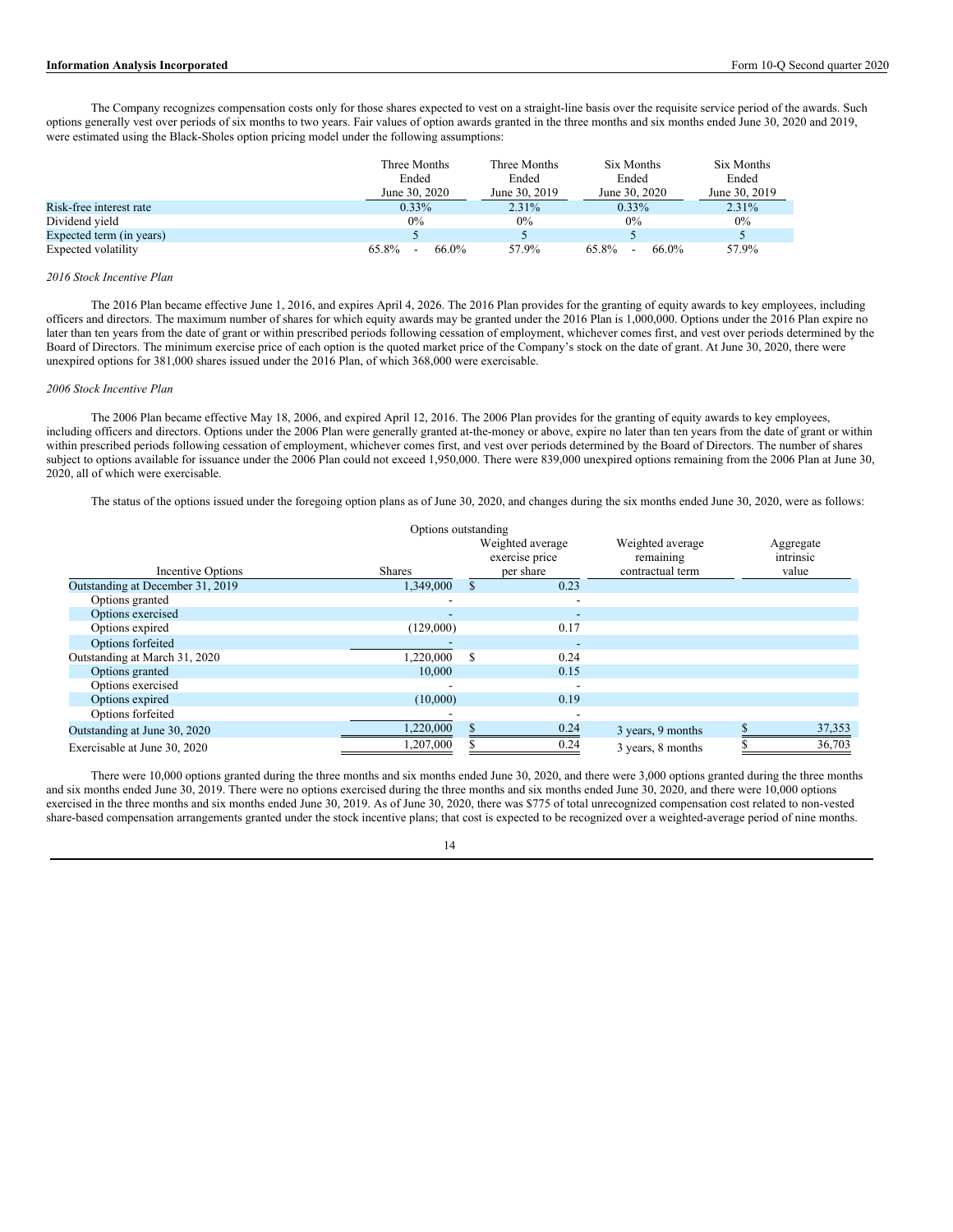Total compensation expense related to these plans was \$356 and \$482 for the three months ended June 30, 2020 and 2019, respectively, and \$806 and \$4,936 for the six months ended June 30, 2020 and 2019, respectively.

Nonvested option awards as of June 30, 2020 and changes during the six months ended June 30, 2020 were as follows:

|                              | Nonvested          |                                              |  |  |
|------------------------------|--------------------|----------------------------------------------|--|--|
|                              | <b>Shares</b>      | Weighted average<br>grant date<br>fair value |  |  |
| Nonvested at January 1, 2020 | 23,500<br><b>S</b> | 0.17                                         |  |  |
| Granted                      |                    |                                              |  |  |
| Vested                       | (5,000)            | 0.21                                         |  |  |
| Forfeited                    |                    |                                              |  |  |
| Nonvested at March 31, 2020  | 18,500 \$          | 0.15                                         |  |  |
| Granted                      | 10,000             | 0.08                                         |  |  |
| Vested                       | (15,500)           | 0.16                                         |  |  |
| Forfeited                    |                    |                                              |  |  |
| Nonvested at June 30, 2020   | 13,000             | \$<br>0.09                                   |  |  |

## **5. Revolving Line of Credit**

The Company has a revolving line of credit with a bank providing for demand or short-term borrowings of up to \$1,000,000. The line expires on July 31, 2021. As of June 30, 2020, no amounts were outstanding under this line of credit. The Company did not borrow against this line of credit in the last twelve months.

### **6. Note Payable**

Due to the coronavirus uncertainty, and pending staffing and payroll cuts due to liquidity constraints, the Company applied for a Paycheck Protection Program loan ("PPP"), guaranteed by the U.S. Small Business Administration ("SBA"). The Company was funded by its lender on April 20, 2020, in the amount of \$450,000. The loan accrues interest at a fixed rate of 1% and has a term of two years. The first payment is deferred for six months, though interest accrues during the deferral period. The loan has been used exclusively to support maintaining employee payroll and benefits. Though the PPP program was amended by the U.S. Congress to allow the proceeds of the loan that qualify for forgiveness to be extended to twenty-four weeks, the Company has opted to apply for forgiveness under the original PPP based on the use of proceeds over eight weeks. The Company will apply to the SBA through its lender for forgiveness for an amount of \$395,000 as soon as its lender's PPP forgiveness portal is available, which is currently expected to be in late August 2020. The amount of forgiveness for which IAI may be approved is uncertain.

### **7. Loss Per Share**

Basic loss per share excludes dilution and is computed by dividing loss available to common shareholders by the weighted-average number of shares outstanding for the period. Diluted earnings (loss) per share reflects the potential dilution that could occur if securities or other contracts to issue common stock were exercised or converted into common stock, except for periods when the Company reports a net loss because the inclusion of such items would be antidilutive. The antidilutive effect of 64,076 shares and 185,234 shares from stock options were excluded from diluted shares for the three months ended June 30, 2020 and 2019, respectively, and the antidilutive effect of 64,076 shares and 229,741 shares from stock options were excluded from diluted shares for the six months ended June 30, 2020 and 2019, respectively.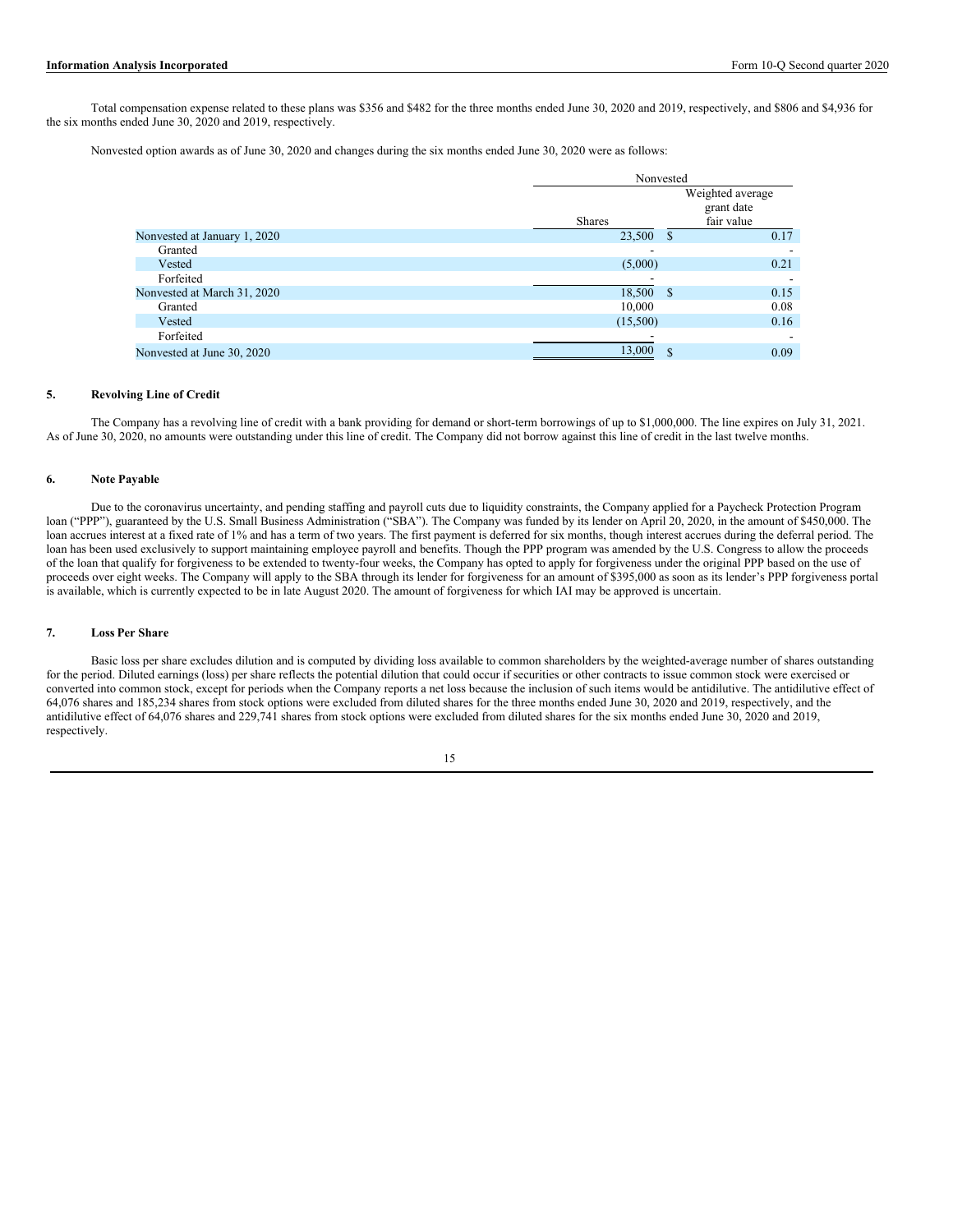The following is a reconciliation of the amounts used in calculating basic and diluted net loss per common share:

|                                                                           |    |            |               |               | Per share |
|---------------------------------------------------------------------------|----|------------|---------------|---------------|-----------|
|                                                                           |    | Net loss   | <b>Shares</b> |               | amount    |
| Basic net loss per common share for the three months ended June 30, 2020: |    |            |               |               |           |
| Loss available to common shareholders                                     | \$ | (34,620)   | 11,211,760    | -S            |           |
| Effect of dilutive stock options                                          |    |            |               |               |           |
| Diluted net loss per common share for the                                 |    |            |               |               |           |
| three months ended June 30, 2020:                                         | S  | (34,620)   | 11,211,760    | \$.           |           |
| Basic net loss per common share for the three months ended June 30, 2019: |    |            |               |               |           |
| Loss available to common shareholders                                     | \$ | (208, 602) | 11,207,804    | <sup>\$</sup> | (0.02)    |
| Effect of dilutive stock options                                          |    |            |               |               |           |
| Diluted net loss per common share for the                                 |    |            |               |               |           |
| three months ended June 30, 2019:                                         | S  | (208, 602) | 11,207,804    |               | (0.02)    |
| Basic net loss per common share for the six months ended June 30, 2020:   |    |            |               |               |           |
| Loss available to common shareholders                                     | \$ | (160, 959) | 11,211,760    | S             | (0.01)    |
| Effect of dilutive stock options                                          |    |            |               |               |           |
| Diluted net loss per common share for the                                 |    |            |               |               |           |
| six months ended June 30, 2020:                                           | \$ | (160, 959) | 11,211,760    |               | (0.01)    |
| Basic net loss per common share for the six months ended June 30, 2019:   |    |            |               |               |           |
| Loss available to common shareholders                                     | \$ | (399, 455) | 11,204,799    | S             | (0.04)    |
| Effect of dilutive stock options                                          |    |            |               |               |           |
| Diluted net loss per common share for the                                 |    |            |               |               |           |
| six months ended June 30, 2019:                                           | \$ | (399, 455) | 11,204,799    | S             | (0.04)    |

## **8. Subsequent Events**

The COVID-19 (coronavirus) outbreak has had a notable impact on general economic conditions, including, but not limited to, the temporary closures of many businesses, "shelter in place" and other governmental regulations, and "work from home" directives. There are many unknowns, and many regional inconsistencies. Notable potential effects on the Company include U.S. government procurements may be delayed or cancelled, work on new or existing contracts that require personal interactions may be suspended, payment processing for customer invoices may be delayed, employees and customers or their families may become infected, and personal business development meetings may not be able to take place. The Company continues to monitor the impact of the COVID-19 outbreak closely. The extent to which the COVID-19 outbreak will impact the Company's business, results of operations, financial condition, and cash flows is uncertain.

The Company's revolving line of credit was due to expire July 31, 2020. The lender and the Company agreed to terms to renew the line of credit until July 31, 2021. The material terms of the line of credit were modified such that the interest rate is now ICE LIBOR  $\hat{+}$  3.5%, with a floor of 4.0%, which is the current rate, the Company is subject to a commitment fee for amounts not borrowed, there is more frequent reporting, a covenant has been added to have no more than two quarters per year with a loss and net income overall each year, the Company must maintain minimum cash and cash equivalents of \$500,000, and the Company must report and maintain quarterly a minimum tangible net worth that is adjustable upward as a percentage of net income.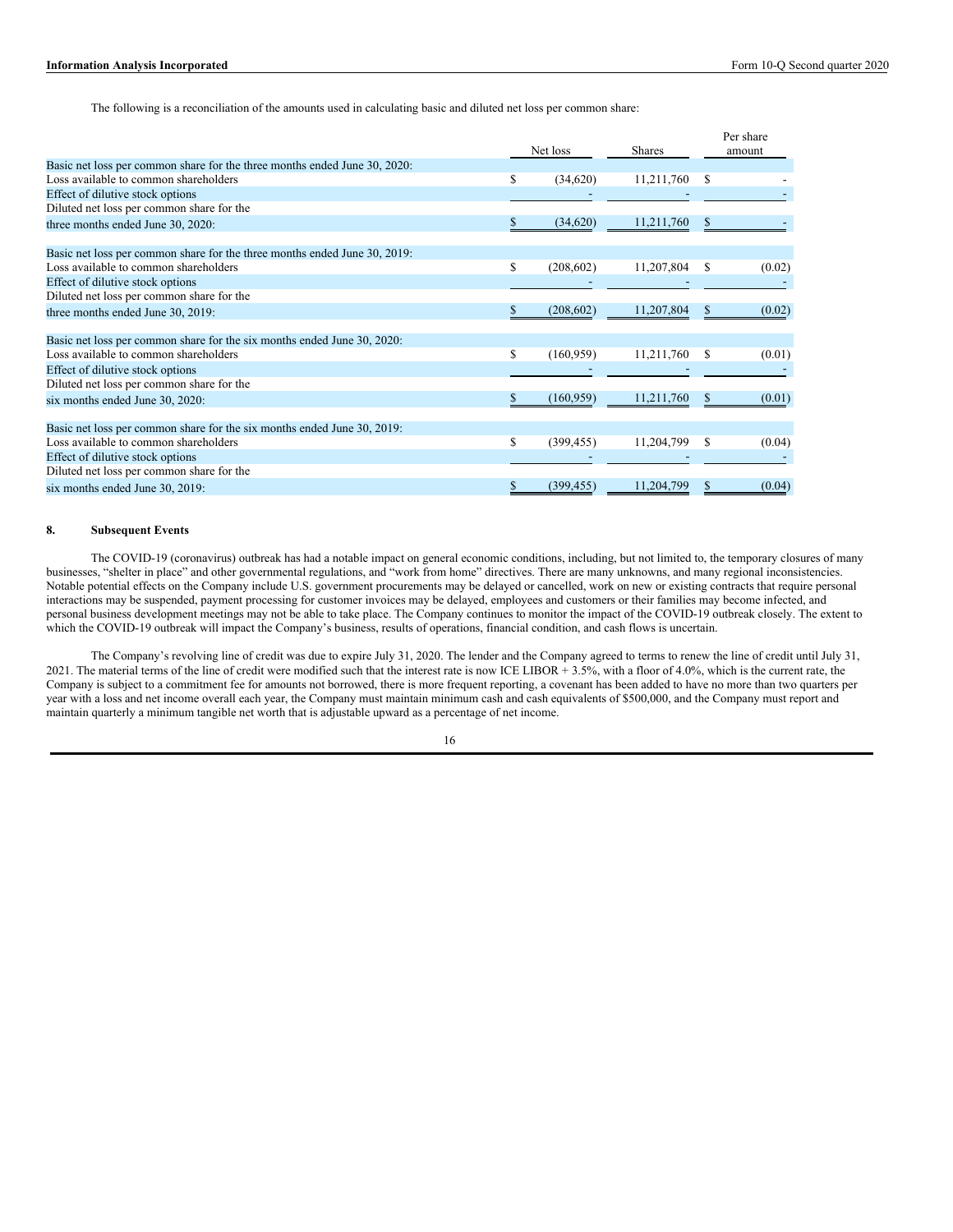#### **Item 2. Management's Discussion and Analysis of Financial Condition and Results of Operations**

#### **Cautionary Statement Regarding Forward-Looking Statements**

This Form 10-Q contains forward-looking statements regarding our business, customer prospects, or other factors that may affect future earnings or financial results that are subject to the safe harbor created by the Private Securities Litigation Reform Act of 1995. Such statements involve risks and uncertainties which could cause actual results to vary materially from those expressed in the forward-looking statements. Investors should read and understand the risk factors detailed in our Annual Report on Form 10-K for the fiscal year ended December 31, 2019 ("2019 10-K") and in other filings with the Securities and Exchange Commission.

We operate in a rapidly changing environment that involves a number of risks, some of which are beyond our control. This list highlights some of the risks which may affect future operating results. These are the risks and uncertainties we believe are most important for you to consider. Additional risks and uncertainties, not presently known to us, which we currently deem immaterial or which are similar to those faced by other companies in our industry or business in general, may also impair our business operations. If any of the following risks or uncertainties actually occurs, our business, financial condition and operating results would likely suffer. These risks include, among others, the following:

- changes in the funding priorities of the U.S. federal government;
- temporary or extended budget-related shutdowns of the U.S. federal government:
- terms specific to U.S. federal government contracts;
- our failure to generate a sufficient level of professional fees;
- opportunities for repeat business for some electronic forms customers are declining;
- over half of our revenue is concentrated among a small number of contracts;
- our failure to keep pace with a changing technological environment;
- intense competition from other companies;
- inaccuracy in our estimates of the cost of services and the timeline for completion of contracts;
- health epidemics, pandemics, and other natural disasters and national emergencies;
- our dependence on third-party software and software maintenance suppliers;
- fluctuations in our results of operations and the resulting impact on our stock price;
- the limited public market for our common stock; and
- our forward-looking statements and projections may prove to be inaccurate.

In some cases, you can identify forward-looking statements by terms such as "may," "will," "should," "could," "would," "expect," "plans," "anticipates," "believes," "estimates," "projects," "predicts," "intends," "potential" and similar expressions intended to identify forward-looking statements. These statements reflect our current views with respect to future events and are based on assumptions and subject to risks and uncertainties. Given these uncertainties, you should not place undue reliance on these forward-looking statements. We discuss many of these risks in greater detail under the heading "Risk Factors" in Item 1A of our 2019 10-K. Also, these forward-looking statements represent our estimates and assumptions only as of the date of this report. Except as required by law, we assume no obligation to update any forward-looking statements after the date of this report.

#### **Our Business**

Founded in 1979, Information Analysis Incorporated is in the business of modernizing client information systems, performing professional information technology (IT) services, and developing and maintaining IT systems for government and commercial organizations. IAI's core competencies lie in legacy system (COBOL) migration and modernization, including developing user-friendly interfaces for complex legacy environments, database conversion and migration, development of electronic fillable forms (e-Forms), including smart forms, Section 508 compliant forms, and web-based and mobile device forms solutions, full life cycle Oracle development, and custom software development. We also engage in sales of third-party software for electronic forms development and management, legacy systems modernization, and robotics process automation. IAI's customers include federal and state government agencies as well as private sector organizations throughout the United States, with a concentration in the Washington, D.C. metropolitan area.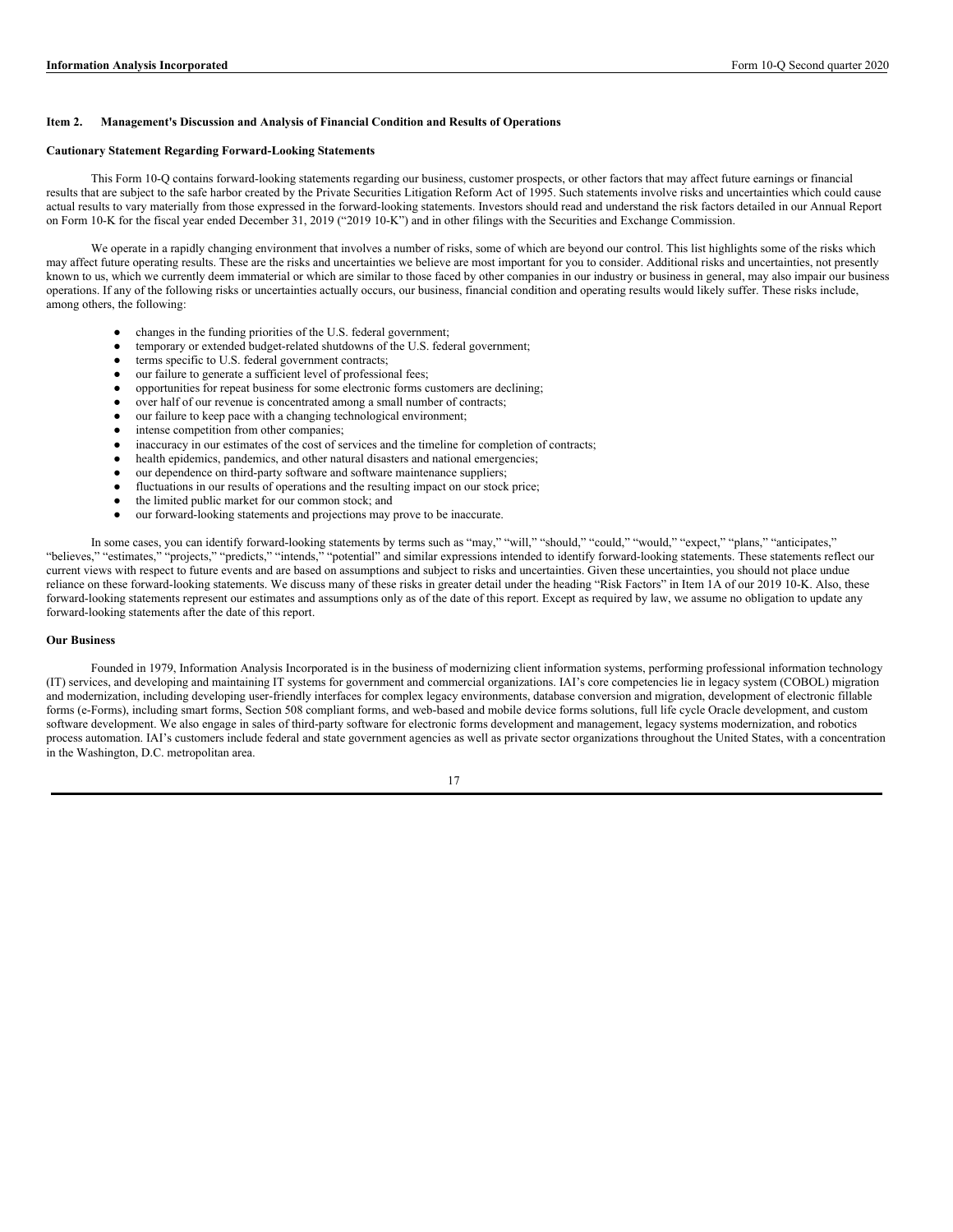We have performed software modernization and electronic forms conversion projects for over 100 commercial and government customers, including, but not limited to, Department of Agriculture, Department of Defense, Department of Education, Department of Energy, Department of Homeland Security, Department of the Treasury, U.S. Small Business Administration, U.S. Army, U.S. Air Force, Department of Veterans Affairs, and several private sector companies. We have recently worked as a subcontractor in partnership with General Dynamics Information Technology (formerly Computer Sciences Corporation, CSRA, and Anteon), Guidehouse (formerly PriceWaterhouse Coopers), Lockheed Martin, and several other large and small prime contractors. IAI also provides services through its GSA MAS Schedule contract (47QTCA18D0080) and maintains reseller and solution partner relationships with firms such as Adobe Systems, Carahsoft, Heirloom Computing, immixTechnology, Micro Focus, Microsoft, Oracle and UiPath. Additional information on IAI may be viewed at its website located at www.infoa.com.

## **Business Strategy and Trends**

IAI has been experiencing prolonged delays in the commencement of new professional fees contracts and subcontracts due to protests and now coronavirus. The largest of these contracts, originally delayed due to protest and subsequently delayed due to indirect effects related to coronavirus, commenced on June 1, 2020.

The effects of the coronavirus pandemic, including changes to qualifications and regulations involving lending and unemployment, as well as large scale insurance claims, health care bottlenecks, and procurement and distribution issues for personal protective equipment, have highlighted the areas where modernization of large legacy systems is essential. Federal government agencies, state agencies, and the banking, insurance, and health care industries are recognizing the need to modernize and migrate from their legacy systems quickly, rather than waiting until the next large stressor to their systems materializes.

IAI is refocusing its strategy to grow its business by aggressively pursuing these targeted markets directly and through key teaming arrangements, while controlling its administrative and overhead expenses. As our liquidity improves now that some of our delayed contracts have commenced, we will also explore growth through strategic acquisition or merger.

In direct response to the coronavirus pandemic, IAI has taken specific actions to ensure the safety of its employees. We have taken all necessary measures, most of which were already in place, to ensure that our employees can safely work from their homes. Employees and management that must access our corporate offices do so briefly, and only after coordinating with others to avoid overlap. IAI maintains continuous contact with its suppliers and its customers to stay cognizant of how any issues they are experiencing may affect our own business. As we near the time that we welcome certain employees back to working in community with others at our offices, we are carefully instituting "return-to-work" safety guidelines that are easily adaptable to changes in local, state, and federal recommendations and regulations.

#### **Concentration of Risk**

In the three months ended June 30, 2020, our prime contracts with U.S. government agencies generated 79.3% of our revenue, subcontracts under federal procurements generated 19.9% of our revenue, and commercial contracts generated 0.8% of our revenue. The terms of these contracts and subcontracts vary from single transactions to seven years. Among prime contracts with U.S. government agencies, two software sales contracts generated 40.1% and 18.4% of our revenue, respectively. Three professional services subcontracts under one prime contractor for projects at one federal agency collectively generated 12.1% of our revenue.

In the three months ended June 30, 2019, our prime contracts with U.S. government agencies generated 85.2% of our revenue, subcontracts under federal procurements generated 14.7% of our revenue, and commercial contracts generated 0.1% of our revenue. The terms of these contracts and subcontracts vary from single transactions to five years. Among prime contracts with U.S. government agencies, two software sales contracts generated 52.1% and 18.4% of our revenue, respectively. One professional services subcontract under a federal procurement generated 11.7% of our revenue.

In the six months ended June 30, 2020, our prime contracts with U.S. government agencies generated 77.5% of our revenue, subcontracts under federal procurements generated 22.0% of our revenue, and commercial and local government contracts combined generated 0.5% of revenue. The terms of these contracts and subcontracts vary from single transactions to seven years. Among prime contracts with U.S. government agencies, three software sales contracts generated 28.1%, 12.9%, 10.7% of our revenue, respectively. One subcontract under a federal procurement generated 11.8% of our revenue, and three professional services subcontracts under one prime contractor (including the one that generated 11.8% above) for projects at one federal agency collectively generated 15.1% of our revenue.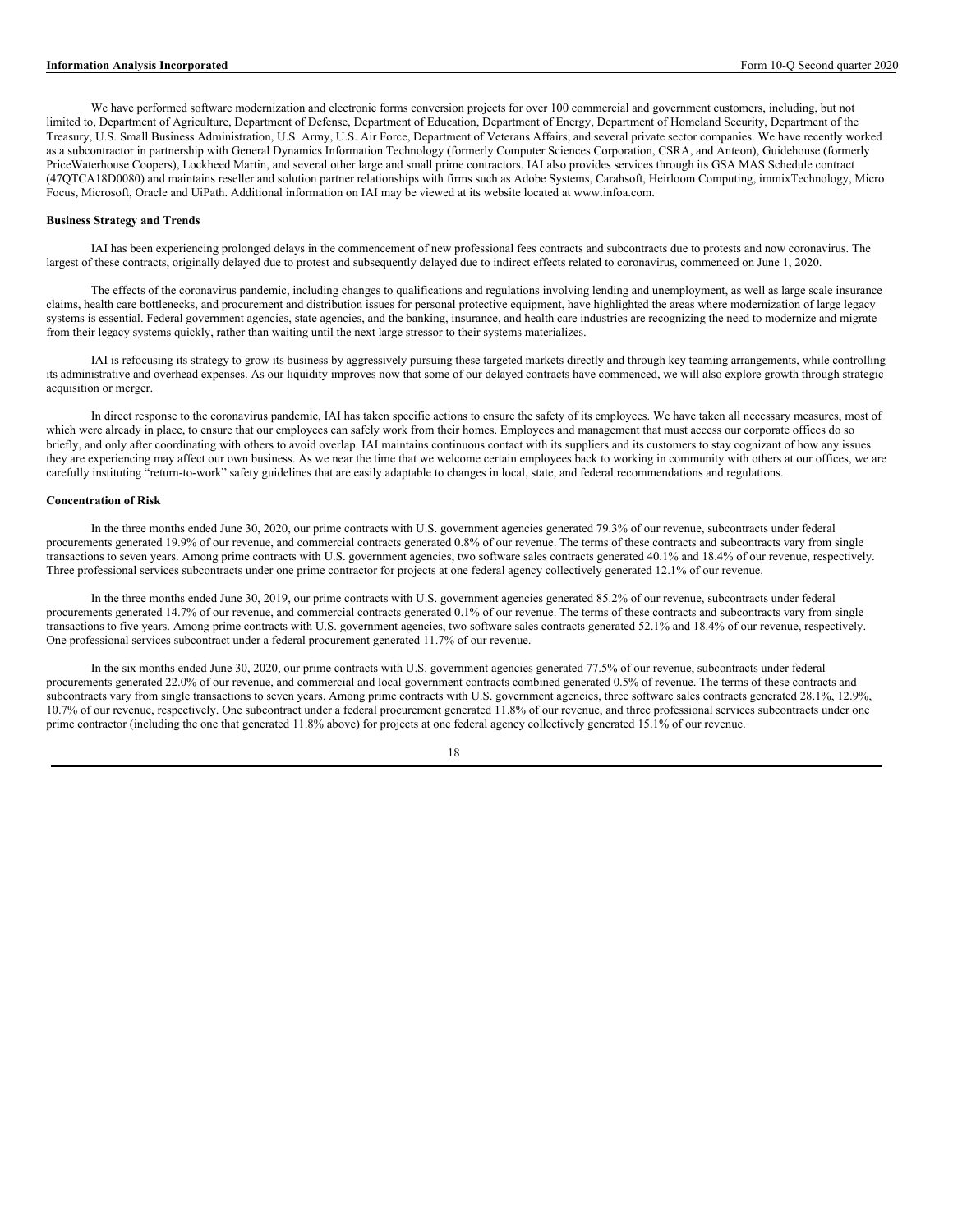### **Information Analysis Incorporated** Form 10-Q Second quarter 2020

In the six months ended June 30, 2019, our prime contracts with U.S. government agencies generated 77.8% of our revenue, subcontracts under federal procurements generated 22.1% of our revenue, and commercial contracts generated 0.1% of our revenue. The terms of these contracts and subcontracts vary from single transactions to five years. Among prime contracts with U.S. government agencies, two software sales contracts generated 39.6% and 14.0% of our revenue, respectively. One professional services subcontract under a federal procurement generated 17.3% of our revenue.

At June 30, 2020, accounts receivable balances related to one prime contract with a U.S. government agency represented 10.1% of our outstanding accounts receivable, balances related to one subcontract under a federal procurement represented 19.1% of our outstanding accounts receivable, and balances related to three professional services subcontracts under one prime contractor for projects at one federal agency collectively represented 41.3% of our outstanding accounts receivable, two of which individually represented 21.5% and 14.2%, respectively.

We sold third-party software and maintenance contracts under agreements with one major supplier. These sales accounted for 79.9% of total revenue in the second quarter of 2020, and 79.3% of revenue in the second quarter of 2019, and accounted for 72.5% of total revenue in the six months ended June 30, 2020, and 68.6% of revenue in the six months ended June 30, 2019.

## **Three Months Ended June 30, 2020 versus Three Months Ended June 30, 2019**

#### *Revenue*

Our revenues in the second quarter of 2020 were \$4,819,395 compared to \$3,704,417 in the second quarter of 2019, an increase of \$1,114,978, or 30.1%. Professional fee revenue was \$928,421 in the second quarter of 2020 versus \$761,629 in the corresponding quarter in 2019, an increase of \$166,792, or 21.9%, and software revenue was \$3,890,974 in the second quarter of 2020 versus \$2,942,788 in the second quarter of 2019, an increase of \$948,186, or 32.2%. Revenue from professional fees increased due primarily to contracts that were added since the second quarter of 2019, as well as variations in the levels of activity on several other continuing contracts. The increase in our software revenue in 2020 versus the same period in 2019 is due to the non-recurring nature of many of our software sales transactions, as well as the timing of recurring orders. Software sales are subject to considerable fluctuation from period to period, based on the product mix sold and referral fees earned.

#### *Gross Profit*

Gross profit was \$389,016, or 8.1% of revenue in the second quarter of 2020 versus \$356,761, or 9.6% of revenue in the second quarter of 2019. For the quarter ended June 30, 2020, \$326,749 of the gross profit was attributable to professional fees at a gross profit percentage of 35.2%, and \$62,267 of the gross profit was attributable to software sales at a gross profit percentage of 1.6%. In the same quarter in 2019, we reported gross profit for professional fees of \$326,771, or 42.9%, of professional fee revenue, and gross profit of \$29,990, or 1.0% of software sales. Gross profit from professional fees remained constant, while it decreased as a percentage of sales. The percentage decrease is due to two contracts in the second quarter of 2019 for which the timing of revenue recognized was not tied to the timing of the costs incurred based on customer acceptance of units of services provided for one and a fixed-fee services arrangement for the other. Gross profit on software sales increased due to an increase in referral fees earned, for which there are few to no costs charged against them, and due to an increase in overall revenue, partially based on sales of one of our newer software offerings, for which we have found better margins. Software product sales and associated margins are subject to considerable fluctuation from period to period, based on the product mix sold and incentive payments earned, although the fluctuation does not have a material effect on our gross profit, as the gross profit percentage on software sales averages less than 2.0%.

#### *Selling, General and Administrative Expenses*

Selling, general and administrative expenses, exclusive of sales commissions, were \$366,170, or 7.6% of revenues, in the second quarter of 2020 versus \$528,575, or 14.3% of revenues, in the second quarter of 2019. These expenses decreased \$162,405, or 30.7%, from the second quarter of 2019. These decreases are primarily related to decreases in the costs of overhead and administrative labor, and the fringe benefits associated with that labor, as well as decreases in legal and accounting expenses.

Commissions expense was \$57,296, or 1.2% of revenues, in the second quarter of 2020 versus \$39,815, or 1.1% of revenues, in the second quarter of 2019. Commissions are driven by varying factors and are earned at varying rates for each salesperson. Decreases in overhead labor and increases in referral fees earned led to a higher commission base for one of our commissioned business development representatives.

#### *Net loss*

Net loss for the three months ended June 30, 2020, was (\$34,620), or (0.7%) of revenue, versus (\$208,602), or (5.6%) of revenue, for the same period in 2019. The reduction in net loss is due to the June 1, 2020, commencement of a contract that had been delayed in protest since second quarter 2019, and winning additional contracts, including one related to the effect of coronavirus on the operations of a U.S. federal agency. We continue to incur the costs necessary to gain additional business.

We reported at December 31, 2019, that there was a delay in our ability to commence services on a material subcontract. The delay was due to the incumbent prime contractor filing an additional protest with the Government Accountability Office after losing its initial protest to the contracting officer. In April 2020, we were made aware that the incumbent withdrew its subsequent protest, thereby confirming the initial contract award to our prime contractor. The coronavirus pandemic indirectly impacted the commencement of services under this contract for a few months, but we finally commenced providing services under this seven-year subcontract award on June 1, 2020. We anticipate net income in the third quarter due to the increase of our professional fee revenuewe are experiencing under the commencement of new contracts.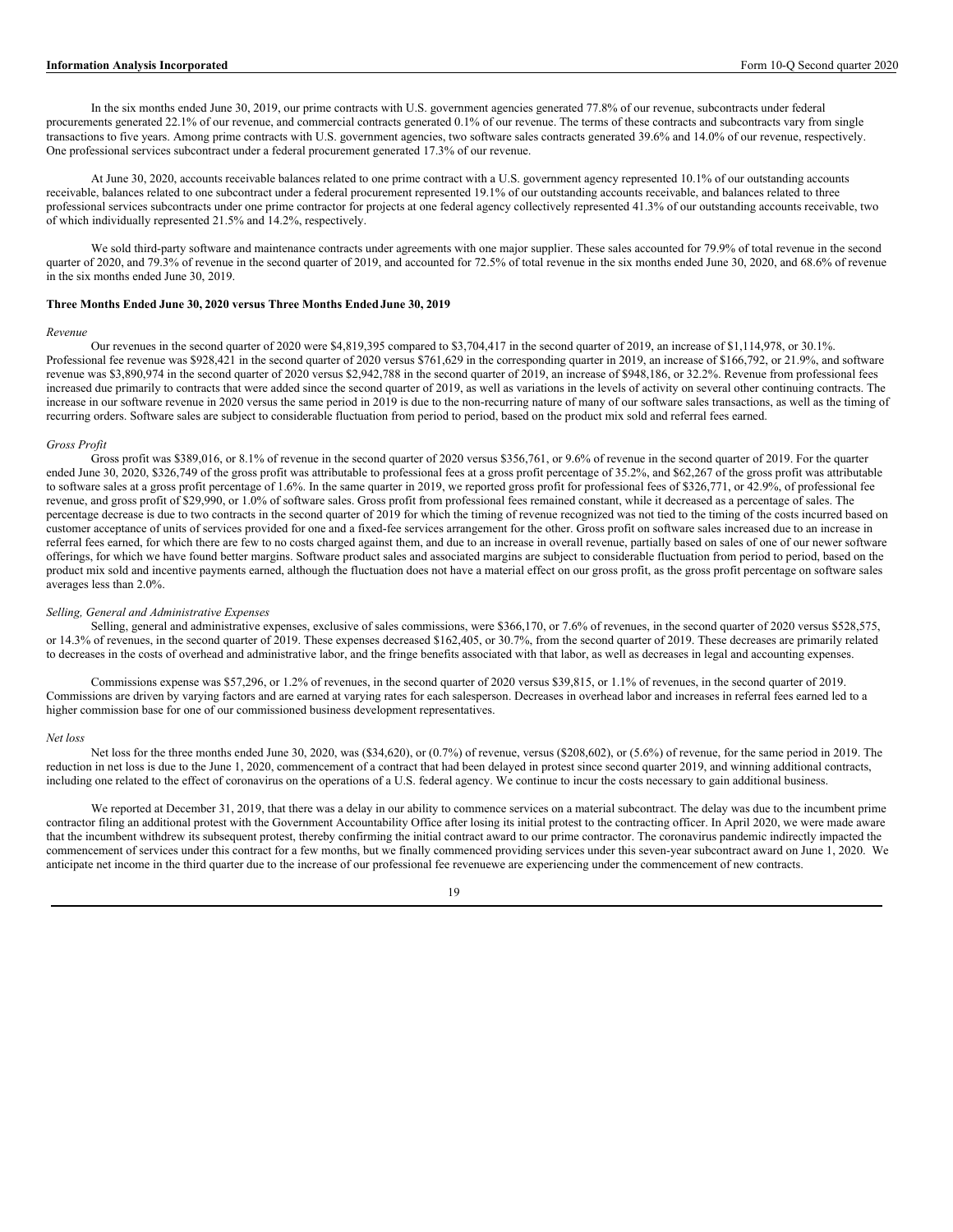#### **Six months Ended June 30, 2020 versus Six months Ended June 30, 2019**

#### *Revenue*

Our revenues in the first six months of 2020 were \$6,881,151 compared to \$4,883,240 in the first six months of 2019, an increase of \$1,997,911, or 40.9%. Professional fee revenue was \$1,772,824 in the first six months of 2020 versus \$1,523,747 in the corresponding quarter in 2019, an increase of \$249,077, or 16.3%, and software revenue was \$5,108,327 in the first six months of 2020 versus \$3,359,493 in the first six months of 2019, an increase of \$1,748,834, or 52.1%. Revenue from professional fees increased due primarily to contracts that were added since the first six months of 2019, as well as variations in the levels of activity on several other continuing contracts. The increase in our software revenue in 2020 versus the same period in 2019 is due to the non-recurring nature of many of our software sales transactions, as well as the timing of recurring orders. Software sales are subject to considerable fluctuation from period to period, based on the product mix sold and referral fees earned.

#### *Gross Profit*

Gross profit was \$667,843, or 9.7% of revenue in the first six months of 2020 versus \$679,600, or 13.9% of revenue in the first six months of 2019. For the quarter ended June 30, 2020, \$591,521 of the gross profit was attributable to professional fees at a gross profit percentage of 33.4%, and \$76,322 of the gross profit was attributable to software sales at a gross profit percentage of 1.5%. In the same quarter in 2019, we reported gross profit for professional fees of \$642,021, or  $\frac{42.1}{6}$ , of professional fee revenue, and gross profit of \$37,579, or 1.1% of software sales. Gross profit from professional fees decreased primarily due to personnel that were working full time in 2020, but for the first five months of 2020 were not fully billable (by agreement) on a contract where working together with the prime contractor, we needed to keep the team together and ready to begin another contract that had been delayed due to protest, and which finally commenced June 1, 2020. Gross profit on software sales increased due to an increase in referral fees earned, for which there are few to no costs charged against them, and due to an increase in overall revenue, partially based on sales of one of our newer software offerings, for which we have found better margins. Software product sales and associated margins are subject to considerable fluctuation from period to period, based on the product mix sold and incentive payments earned, although the fluctuation does not have a material effect on our gross profit, as the gross profit percentage on software sales averages less than 2.0%.

#### *Selling, General and Administrative Expenses*

Selling, general and administrative expenses, exclusive of sales commissions, were \$706,983, or 10.3% of revenues, in the first six months of 2020 versus \$1,014,027, or 20.8% of revenues, in the first six months of 2019. These expenses decreased \$307,044, or 30.3%, from the first six months of 2019. These decreases are primarily related to decreases in the costs of overhead and administrative labor, and the fringe benefits associated with that labor, as well as decreases in legal and accounting expenses.

Commissions expense was \$122,917, or 1.8% of revenues, in the first six months of 2020 versus \$70,761, or 1.4% of revenues, in the first six months of 2019. Commissions are driven by varying factors and are earned at varying rates for each salesperson. Decreases in overhead labor and increases in referral fees led to a higher commission base for one of our commissioned business development representatives.

#### *Net loss*

Net loss for the six months ended June 30, 2020, was (\$160,959), or (2.3%) of revenue, versus (\$399,455), or (8.2%) of revenue, for the same period in 2019. The reduction in net loss is due to reductions in overhead and administrative labor and other administrative expenses, the June 1, 2020, commencement of a contract that had been delayed in protest since second quarter 2019, and winning additional contracts, including one related to the effect of coronavirus on the operations of a U.S. federal agency.

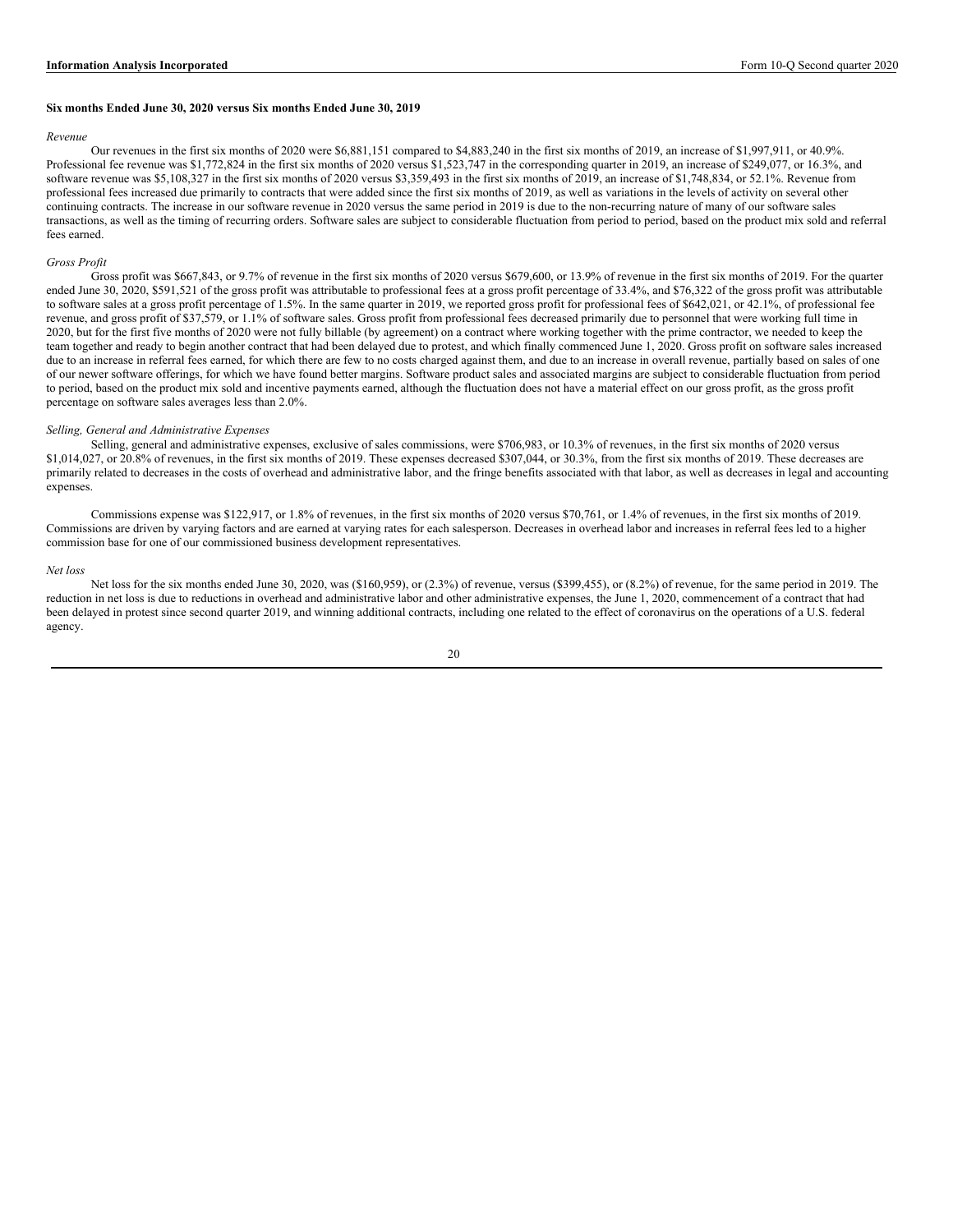## **Liquidity and Capital Resources**

Our beginning cash and cash equivalents balance, when combined with our cash flow from operations and the proceeds received from our Paycheck Protection Program loan, were sufficient to provide financing for our operations. For the first six months of 2020, net cash used in operating activities was \$519,000 primarily due to our net loss of \$161,000, our reduction of contract liabilities by \$400,000, and our increase in accounts receivable of \$299,000. Our cash flows from financing activities provided \$450,000 as proceeds of our PPP loan guaranteed by the SBA. Our overall decrease in cash and cash equivalents of \$78,000, when subtracted from a beginning balance of \$1.04 million, yielded cash and cash equivalents of \$961,000 at June 30, 2020.

We have a revolving line of credit with a bank providing for demand or short-term borrowings of up to \$1,000,000. The line became effective December 20, 2005, and at June 30,2020, was due to expire on July 31, 2020. We agreed to terms with the lender to renew the line of credit until July 31, 2021. The material terms of the line of credit were modified such that the interest rate is now ICE LIBOR + 3.5%, with a floor of 4.0%, which is the current rate, we are subject to a commitment fee for amounts not borrowed, there is more frequent reporting required, a covenant has been added to have no more than two quarters per year with a loss and net income overall each year, we must maintain minimum cash and cash equivalents of \$500,000, and we must report and maintain quarterly a minimum tangible net worth that is adjustable upward as a percentage of net income. As of June 30, 2020, no amounts were outstanding under this line of credit. We did not borrow against this line of credit during the first six months of 2020.

Due to the coronavirus uncertainty, and pending staffing and payroll cuts due to liquidity constraints, we applied for a Paycheck Protection Program loan ("PPP"), guaranteed by the U.S. Small Business Administration ("SBA"). We were funded by our lender on April 20, 2020, in the amount of \$450,000. The loan accrues interest at a fixed rate of 1% and has a term of two years. The first payment is deferred for six months, though interest accrues during the deferral period. The loan has been used exclusively to support maintaining employee payroll and benefits. Though the PPP program was amended by the U.S. Congress to allow the proceeds of the loan that qualify for forgiveness to be extended to twenty-four weeks, we have opted to apply for forgiveness under the original PPP based on the use of proceeds over the original eight weeks. We will apply to the SBA through our lender for forgiveness for an amount of \$395,000 as soon as our lender's PPP forgiveness portal is available, which is currently expected to be in late August 2020. The amount of forgiveness for which we may be approved is uncertain.

Based on our current cash position and operating plan, including the measures we have taken and will take with regard to reducing cash outflows, and the commencement of services under a seven-year subcontract under a federal procurement, we anticipate that we will be able to meet our cash requirements for at least one year from the filing date of this Quarterly Report on Form 10-Q.

We presently lease our corporate offices on a contractual basis with certain timeframe commitments and obligations. We believe that our existing offices will be sufficient to meet our foreseeable facility requirement. With the infrastructure now in place such that our employees can work almost entirely from their own homes, we believe we have more than adequate space to operate for the foreseeable future. Should we need additional space to accommodate increased activities, management believes we can secure such additional space on reasonable terms.

We have no material commitments for capital expenditures.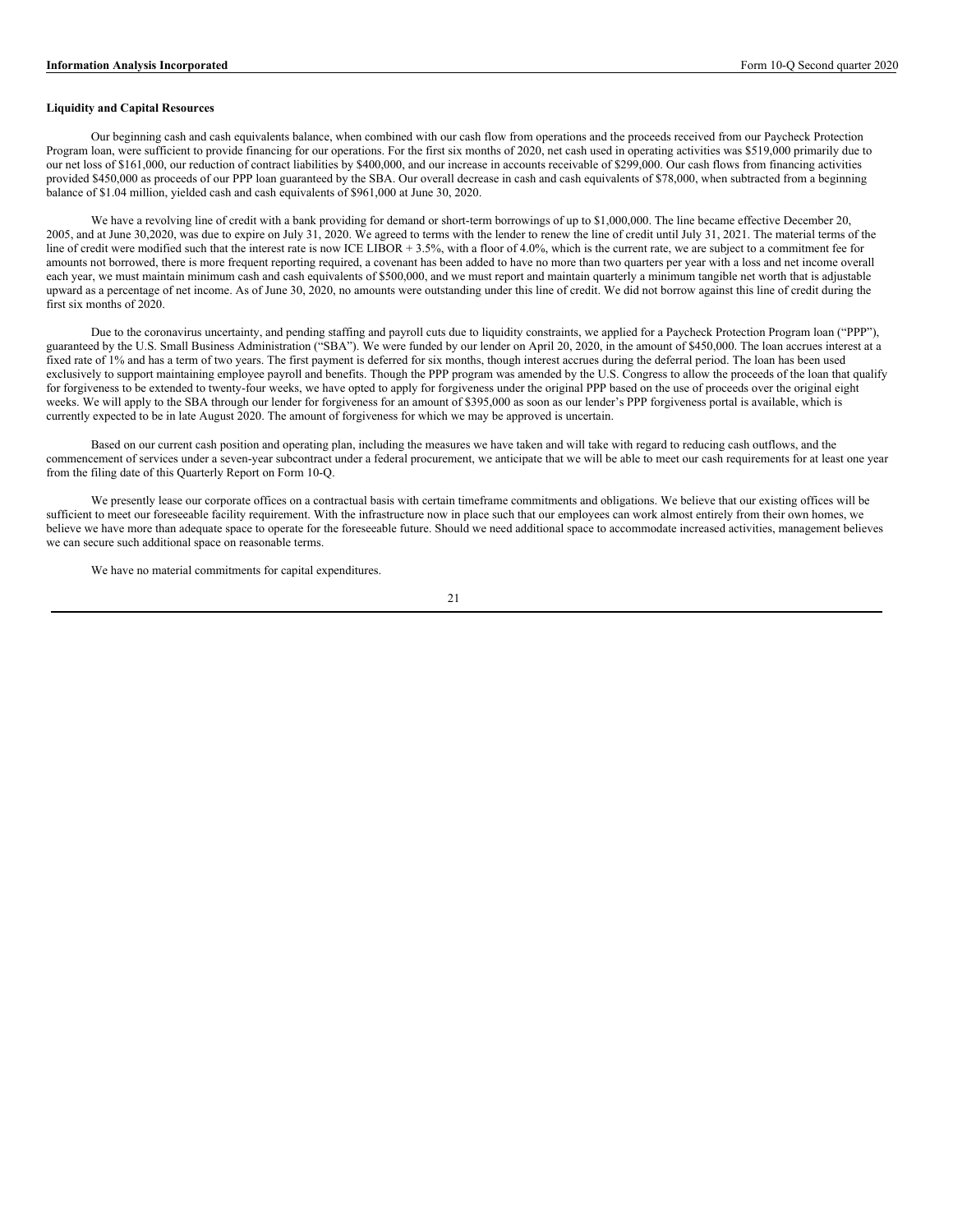## **Item 4. Controls and Procedures**

#### *Disclosure Controls and Procedures*

Our management, under the supervision and with the participation of our Chief Executive Officer and Chief Financial Officer, and people performing similar functions, has evaluated the effectiveness of the design and operation of our disclosure controls and procedures (as defined in Rules 13a-15(e) and 15d-15(e) under the Exchange Act), as of June 30, 2020 (the "Evaluation Date"). Based upon this evaluation, our Chief Executive Officer and Acting Principal Financial Officer have concluded that, as of the Evaluation Date, our disclosure controls and procedures are effective to ensure that information required to be disclosed by us in the reports that we file or submit under the Exchange Act (i) is recorded, processed, summarized and reported within the time periods specified in the Securities and Exchange Commission's rules and forms, and (ii) is accumulated and communicated to management, including our Chief Executive Officer and Acting Principal Financial Officer, to allow timely decisions regarding required disclosure.

### *Changes in Internal Controls over Financial Reporting*

There were no changes in the Company's internal control over financial reporting during the quarter ended June 30, 2020, that have materially affected, or are reasonably likely to materially affect, our internal control over financial reporting.

#### *Inherent Limitations on Ef ectiveness of Controls*

Because of the inherent limitations in all control systems, no control system can provide absolute assurance that all control issues and instances of fraud, if any, within a company have been detected. These inherent limitations include the realities that judgments in decision making can be faulty and that breakdowns can occur because of simple error or mistake. Additionally, controls can be circumvented by the individual acts of a person, by collusion of two or more people or by management override of the control. The design of any system of controls also is based in part upon certain assumptions about the likelihood of future events, and there can be no assurance that any design will succeed in achieving its stated goals under all potential future conditions. Because of the inherent limitations in a cost-effective control system, misstatements due to error or fraud may occur and may not be detected. Notwithstanding these limitations, we believe that our disclosure controls and procedures are designed to provide reasonable assurance of achieving their objectives.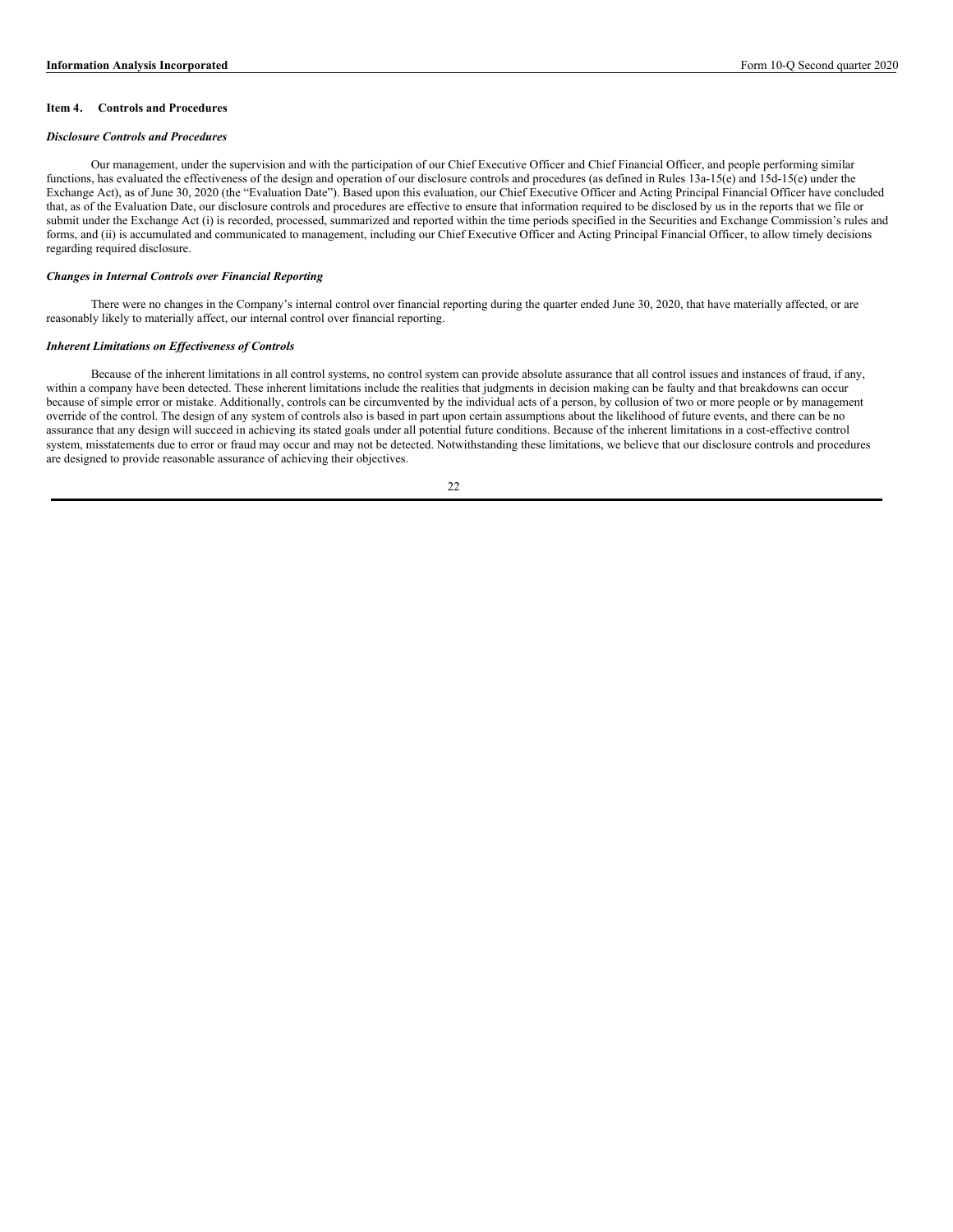# **PART II - OTHER INFORMATION**

## **Item 1. Legal Proceedings**

None.

## **Item 1A. Risk Factors**

"Item 1A. Risk Factors" of our annual report on Form 10-K for the year ended December 31, 2019, as amended, includes a discussion of our risk factors. There have been no material changes from the risk factors described in our annual report on Form 10-K for the year ended December 31, 2019.

### **Item 2. Unregistered Sales of Equity Securities and Use of Proceeds**

None.

## **Item 3. Defaults Upon Senior Securities**

None.

#### **Item 4. Mine Safety Disclosures**

Not applicable.

### **Item 5. Other Information**

None.

# **Item 6. Exhibits**

| 10.11   | Modification Agreement regarding Line of Credit Agreement with TD Bank, N.A., dated August 13, 2020.                          |
|---------|-------------------------------------------------------------------------------------------------------------------------------|
| 31.1    | Certification of Chief Executive Officer Pursuant to Rules 13a-14(a) and 15d-14(a) of the Securities Exchange Act of 1934     |
| 31.2    | Certification of Principal Financial Officer Pursuant to Rules 13a-14(a) and 15d-14(a) of the Securities Exchange Act of 1934 |
| 32.1    | Certification Pursuant to 18 U.S.C. Section 1350, as Adopted Pursuant to Section 906 of the Sarbanes-Oxley Act of 2002        |
| 32.2    | Certification Pursuant to 18 U.S.C. Section 1350, as Adopted Pursuant to Section 906 of the Sarbanes-Oxley Act of 2002        |
| 101.INS | <b>XBRL</b> Instance Document                                                                                                 |
| 101.SCH | <b>XBRL Taxonomy Extension Schema</b>                                                                                         |
| 101.CAL | <b>XBRL Taxonomy Extension Calculation Linkbase</b>                                                                           |
| 101.DEF | XBRL Taxonomy Extension Definition Linkbase                                                                                   |
| 101.LAB | XBRL Taxonomy Extension Label Linkbase                                                                                        |
| 101.PRE | XBRL Taxonomy Extension Presentation Linkbase                                                                                 |

#### **SIGNATURES**

In accordance with the requirements of the Exchange Act of 1934, the registrant caused this report to be signed on its behalf by the undersigned, thereunto duly authorized.

# Date: August 14, 2020 By: /s/ Sandor Rosenberg

(Registrant)

Information Analysis Incorporated

Sandor Rosenberg, Chairman of the Board, Chief Executive Officer, and President

Date: August 14, 2020 By: /s/ Matthew T. Sands

Matthew T. Sands, Acting Principal Financial Officer and Controller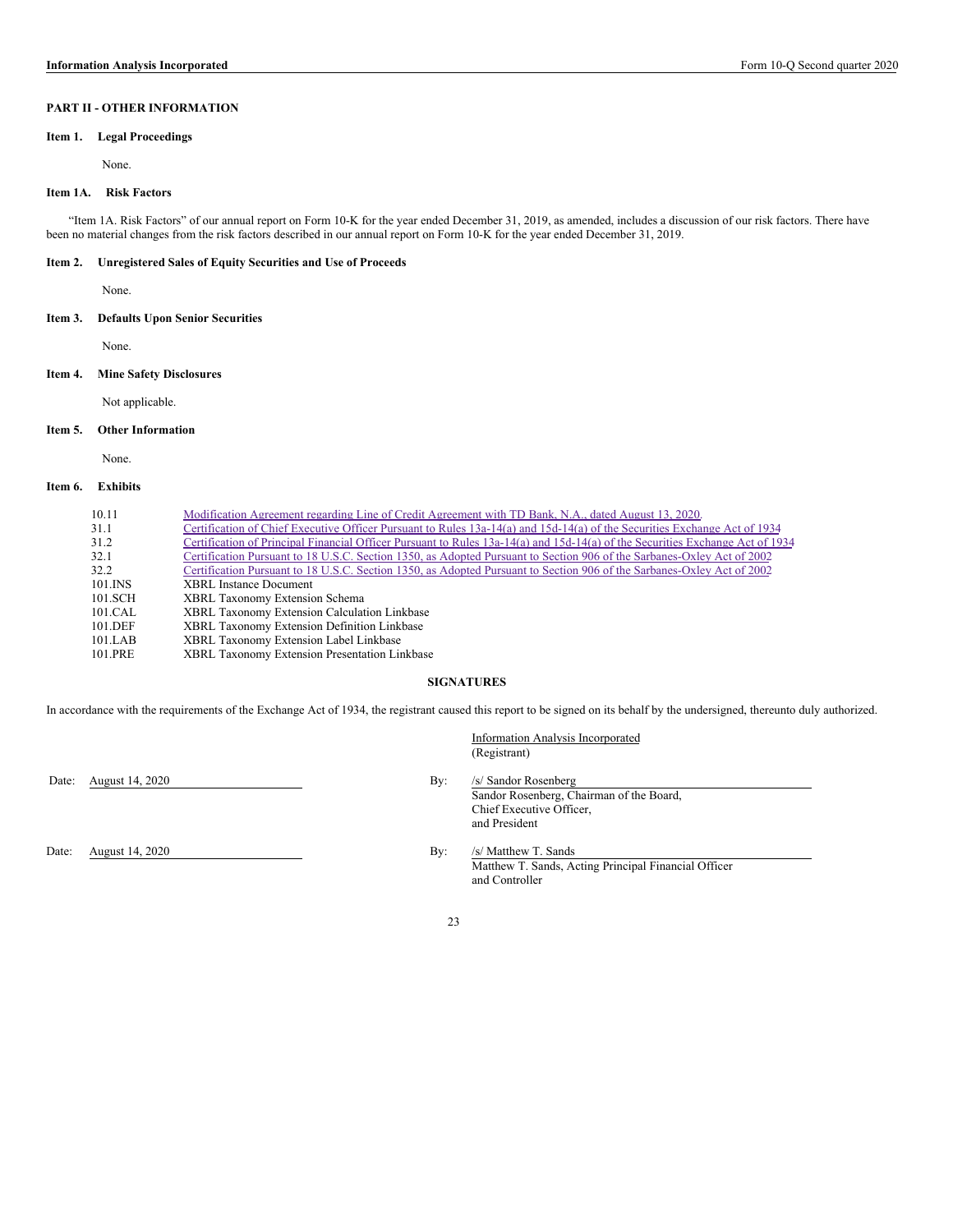### **TD BANK**

## **MODIFICATION AGREEMENT**

This MODIFICATION AGREEMENT is entered into as of August 13, 2020, between Information Analysis Incorporated, a Virginia corporation, with an address of 11240 Waples Mill Road, Fairfax, Virginia 22030 (the "Borrower") and TD Bank, N.A., a National Association with an address of 1919 Gallows Road, 2nd Floor, Vienna, Virginia 22182 (the "Bank").

WHEREAS, the Bank established a revolving line of credit (the "Revolving Loan") for Borrower which matures on July 31, 2020 (the "Maturity Date") respecting which Bank agreed to lend to Borrower upon Borrower's request, but subject to the terms and conditions set forth in various loan documents, of up to One Million Dollars and Zero Cents (\$1,000,000.00) (the "Revolving Loan Amount");

WHEREAS, the Revolving Loan is evidenced by that certain Revolving Term Note, dated December 20, 2005 (as previously amended, modified or supplemented, the "Note"), by the Borrower in favor of the Bank in the face amount of the Revolving Loan Amount;

WHEREAS, in connection with the Revolving Loan, Borrower entered into that certain Loan Agreement, dated December 20, 2005 (as previously amended, modified or supplemented, the "Loan Agreement");

WHEREAS, the Loan Agreement and the Note and all other documents and instruments executed in connection with or relating to the Loan are referred to herein, collectively, as the "Loan Documents"; and all collateral granted to the Bank to secure the Loan is referred to herein, collectively, as the "Collateral";

WHEREAS, the Borrower and the Bank have agreed to modify the Loan and the Loan Documents in accordance with the terms of this Agreement.

NOW THEREFORE, for good and valuable consideration, the receipt and sufficiency of which are hereby acknowledged, the Bank and the Borrower mutually agree as follows:

## **1. MODIFICATION**

1.1 Recitals and Representations Accurate. The above recitals are hereby made a part of this Agreement and the Borrower acknowledges and agrees that each of the recitals is true and correct.

1.2 Ratification. All of the terms, covenants, provisions, representations, warranties, and conditions of the Loan Documents, as amended or modified hereby, are ratified, acknowledged, confirmed, and continued in full force and effect as if fully restated herein.

1.3 Unused Fee: The Borrower shall pay a fee of 30 Basis Points per annum on the un-borrowed portion of the Revolving Term Commitment, payable quarterly in arrears.

1.4 Financial Reporting Requirements. Section 7 of the Business Loan Agreement dated December 20, 2005 shall be deleted in its entirety and replaced with the following:

Financial Statements. Borrower will furnish to Bank:

(a) as soon as available to Borrower, but in any event within 45 days after the close of each quarterly period of its fiscal year, a full and complete signed copy of financial statements, which shall include a balance sheet of the Borrower, as at the end of such quarter, and statement of profit and loss of the Borrower reflecting the results of its operations during such quarter and shall be prepared by the Borrower and certified by Borrower's chief financial officer as to correctness in accordance with generally accepted accounting principles, consistently applied, subject to year-end adjustments;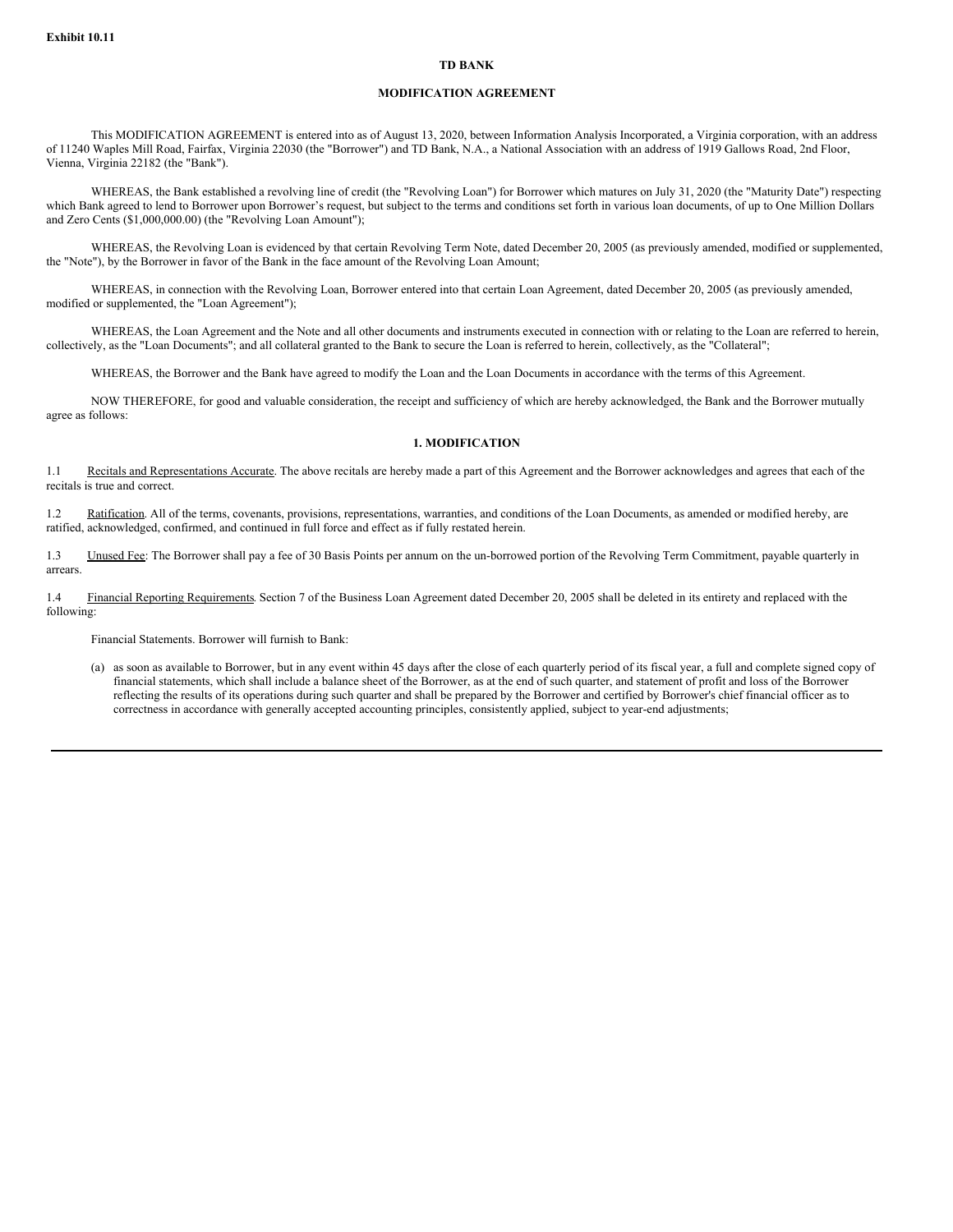- (b) as soon as available to Borrower, but in any event within 120 days after the close of each fiscal year, a full and complete signed copy of financial statements, prepared by certified public accountants acceptable to Bank, which shall include a balance sheet of the Borrower, as at the end of such year, statement of cash flows and statement of profit and loss of the Borrower reflecting the results of its operations during such year, bearing the opinion of such certified public accountants and prepared on an audited basis in accordance with generally accepted accounting principles, consistently applied together with any so-called management letter;
- (c) Upon each advance Borrower shall provide to Bank, an Accounts Receivable aging report in form satisfactory to Bank showing the total amount due from each account debtor, the month in which each Account Receivable was created, as well as an Accounts Payable aging report and such other information as Bank shall request;
- (d) Borrower's filed Federal tax returns, including all schedules thereto, for the prior year within 150 days of the end of Borrower's Fiscal Year each such year or by such other date approved by the Bank;
- (e) within 45 days after end of each quarter Borrower shall deliver Contract Backlog in form satisfactory to the Bank;
- (f) within 45 days after end of each quarter Borrower shall deliver Compliance Certificate in form satisfactory to the Bank;
- (g) Upon each advance Borrower shall provide to Bank shall deliver Borrowing Base Certificate in form satisfactory to the Bank;
- (h) Within 30 days of fiscal year end of the Borrower, an annual budget projection to include income statement and balance sheet for the following fiscal year.
- (i) from time to time, such financial data and information about Borrower as Bank may reasonably request; and
- (j) any financial data and information about any guarantors of the Obligations as Bank may reasonably request.
- 1.5 Financial Covenants. Section 8 of the Business Loan Agreement dated December 20, 2005 shall be deleted in its entirety and replaced with the following:
- 1.6 Financial Covenants. The Borrower will not at any time or during any fiscal period (as applicable) fail to be in compliance with any of the financial covenants in this section.
	- (a) Definitions. The following definitions shall apply to this Section:
		- (i) "GAAP" shall mean Generally Accepted Accounting Principles in effect from time to time in the United States.
		- (ii) "Tangible Net Worth" shall mean the book value of net worth (total assets total liabilities) as set forth in the statement of financial position of the borrower determined in accordance with generally accepted accounting principals, minus the net book value of the following items (but only to the extent that such items are included in any determination of the total assets of the borrower): (i) good will, patents, trademarks, copyrights, trade names, customer lists, and other like intangible assets; (ii) receivables due from affiliates, subsidiaries or other related parties, include officers, employees or stockholders of the borrower; and (iii) any capitalized start-up or development expenses, and (iv) any write-up or reappraisal of the borrower's existing assets.
	- (b) Minimum Tangible Net Worth. The Borrower shall not permit its Tangible Net Worth to be less than \$1,000,000.00 plus 50% of positive net income not reduced by losses measured quarterly. Tested to be measured beginning with Q3 of Fiscal Year 2020.
	- (c) Minimum Net Income. The Borrower shall not permit their Minimum Net Income to be less than \$1.00, at the end of each fiscal quarter. Must comply with any two of the four quarters plus annually, Annual test is cumulative.

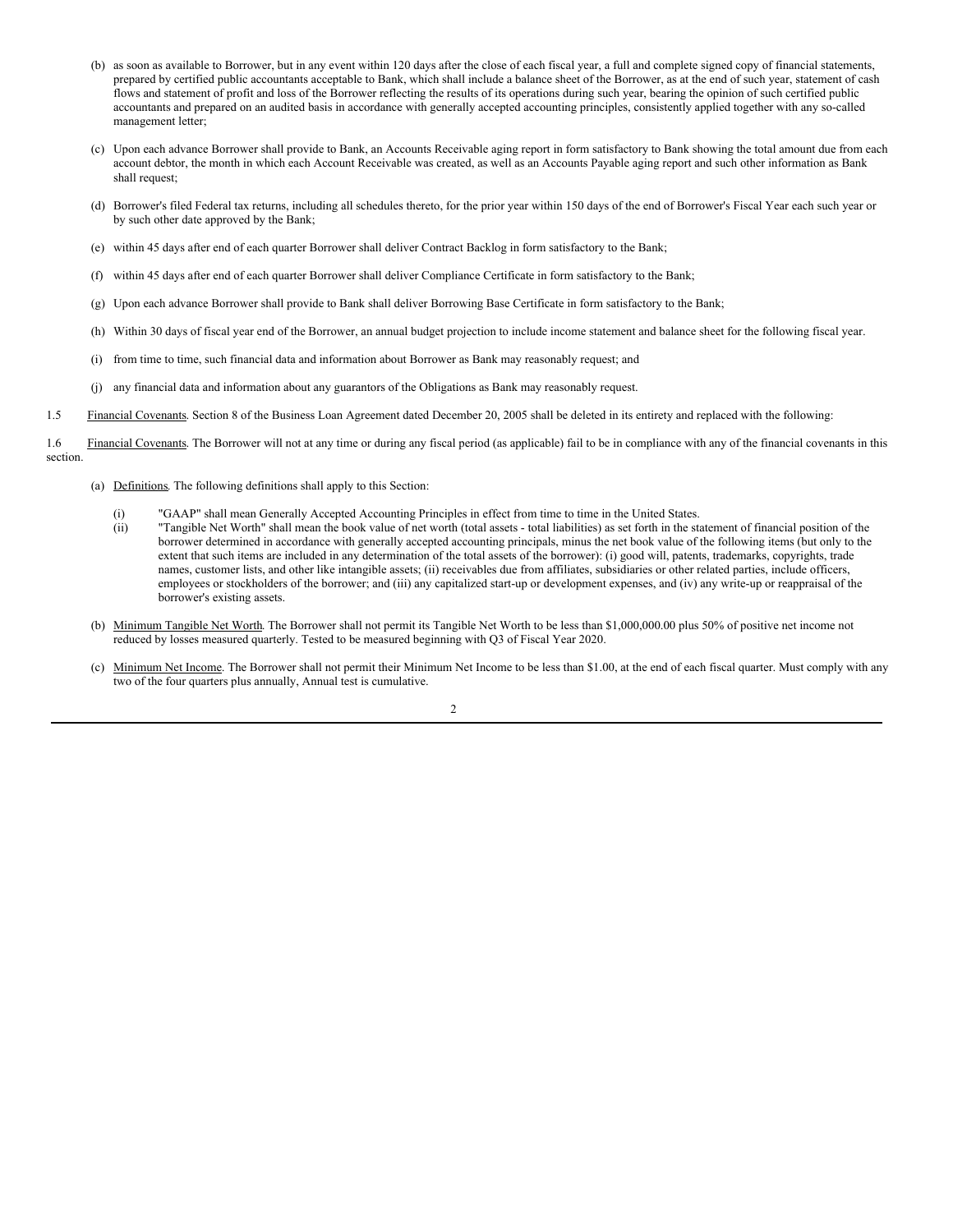- <span id="page-25-0"></span>(d) Maintenance of Liquidity. Borrower and Guarantor shall maintain an unrestricted cash and cash equivalent balance (net of contingent liabilities, unsecured indebtedness and located in the United States) of no less than \$500,000.00, at the end of each fiscal quarter.
- 1.7 Amended and Restated Note. The Note shall be amended and restated in the form attached hereto as Exhibit A (the "Amended Note").
- 1.8 Representations and Warranties. The Borrower hereby represents and warrants to the Bank that:
	- (a) The person executing this Agreement is duly authorized to do so and to bind the Borrower to the terms hereof;
	- (b) Each of the Loan Documents is a valid and legal binding obligation of the Borrower, enforceable in accordance with its terms, and is not subject to any defenses, counterclaims, or offsets of any kind;
	- (c) All financial statements delivered to the Bank were true, accurate and complete, in all material respects, as of the date of delivery to the Bank;
	- (d) Since the date of the Loan Documents there has been no material adverse change in the condition, financial or otherwise, of the Borrower, except as disclosed to the Bank in writing;
	- (e) There exists no action, suit, proceeding or investigation, at law or in equity, before any court, board, administrative body or other entity, pending or threatened, affecting the Borrower or its property, wherein an unfavorable decision, ruling or finding would materially adversely affect the business operations, property or financial condition of the Borrower; and
	- (f) There exists no event of default, or other circumstance that with the passage of time or giving of notice or both will become an event of default, under any of the Loan Documents.

1.9 Interest, Fees, Costs and Expenses. The Borrower shall, simultaneously with the execution of this Agreement, pay to the Bank all accrued interest owing on the Loan as of the date of this Agreement together with all fees, costs and expenses due and owing to the Bank by the Borrower under the Loan Documents.

# **2. MISCELLANEOUS**

2.1 Set-Off. The Borrower hereby grants to the Bank a continuing lien and security interest in any and all deposits or other sums at any time credited by or due from the Bank to the Borrower and any cash, securities, instruments or other property of the Borrower in the possession of the Bank, whether for safekeeping or otherwise, or in transit to or from the Bank (regardless of the reason the Bank had received the same or whether the Bank has conditionally released the same) as security for the full and punctual payment and performance of all of the liabilities and obligations of the Borrower to the Bank and such deposits and other sums may be applied or set off against such liabilities and obligations of the Borrower to the Bank at any time, whether or not such are then due, whether or not demand has been made and whether or not other collateral is then available to the Bank.

2.2 Release of the Bank. The Borrower hereby confirms that as of the date hereof it has no claim, set-off, counterclaim, defense, or other cause of action against the Bank including, but not limited to, a defense of usury, any claim or cause of action at common law, in equity, statutory or otherwise, in contract or in tort, for fraud, malfeasance, misrepresentation, financial loss, usury, deceptive trade practice, or any other loss, damage or liability of any kind, including, without limitation, any claim to exemplary or punitive damages arising out of any transaction between the Borrower and the Bank. To the extent that any such set-off, counterclaim, defense, or other cause of action may exist or might hereafter arise based on facts known or unknown that exist as of this date, such set-off, counterclaim, defense and other cause of action is hereby expressly and knowingly waived and released by the Borrower. The Borrower acknowledges that this release is part of the consideration to the Bank for the financial and other accommodations granted by the Bank in this Agreement.

2.3 Costs and Expenses. The Borrower shall pay to the Bank on demand any and all costs and expenses (including, without limitation, reasonable attorneys' fees and disbursements, court costs, litigation and other expenses) incurred or paid by the Bank in establishing, maintaining, protecting or enforcing any of the Bank's rights or any of the obligations owing by the Borrower to the Bank, including, without limitation, any and all such costs and expenses incurred or paid by the Bank in defending the Bank's security interest in, title or right to, the Collateral or in collecting or attempting to collect or enforcing or attempting to enforce payment of the Loan.

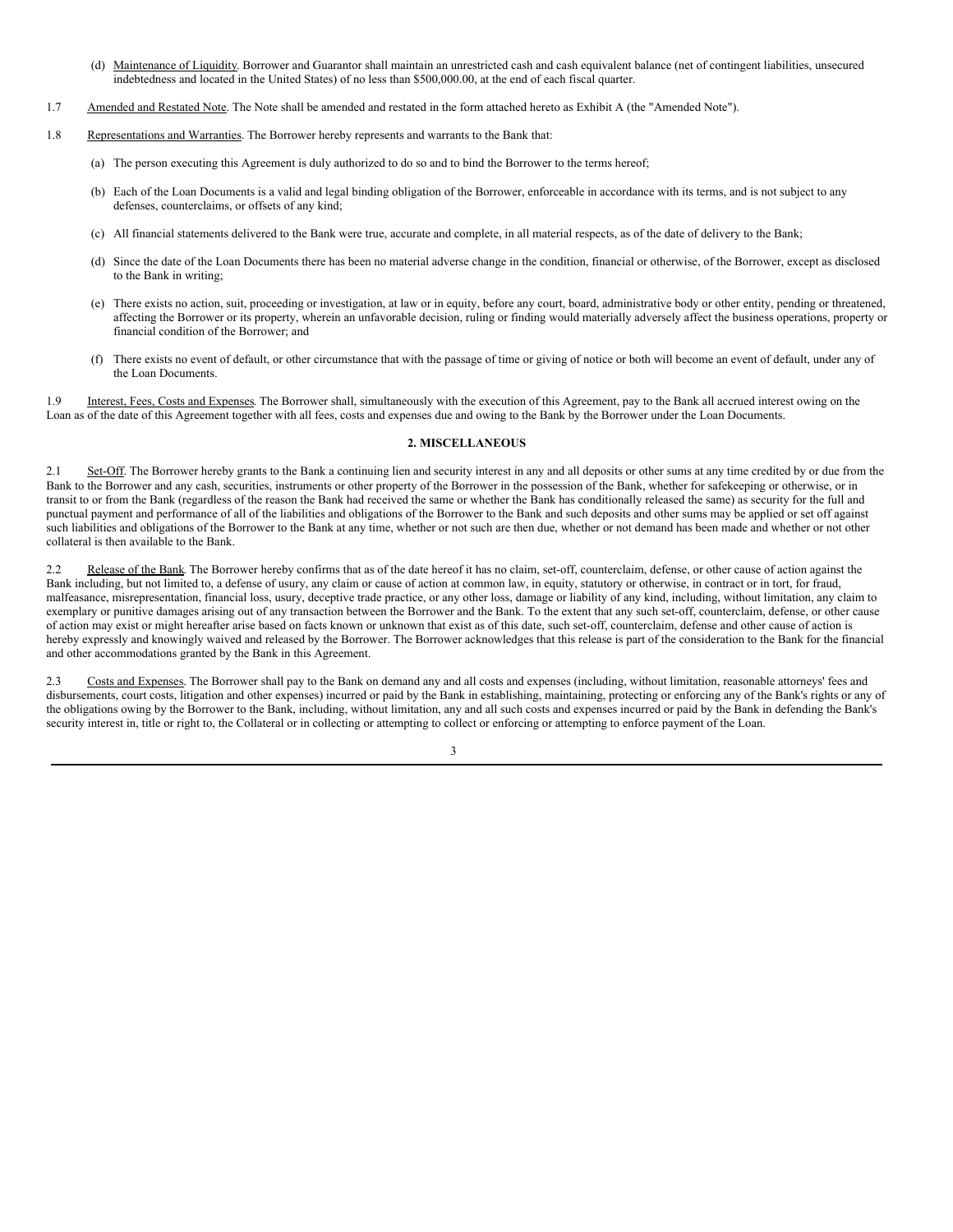2.4 Indemnification. The Borrower shall indemnify, defend and hold the Bank and its directors, officers, employees, agents and attorneys (each an "Indemnitee") harmless against any claim brought or threatened against any Indemnitee by the Borrower or any guarantor or endorser of the obligations of the Borrower to the Bank, or any other person (as well as from attorneys' fees and expenses in connection therewith) on account of the Bank's relationship with the Borrower, or any guarantor or endorser of the obligations of the Borrower to the Bank (each of which may be defended, compromised, settled or pursued by the Bank with counsel of the Bank's election, but at the expense of the Borrower), except for any claim arising out of the gross negligence or willful misconduct of the Bank. The within indemnification shall survive payment of the obligations of the Borrower to the Bank, and/or any termination, release or discharge executed by the Bank in favor of the Borrower.

Severability. If any provision of this Agreement or portion of such provision or the application thereof to any person or circumstance shall to any extent be held invalid or unenforceable, the remainder of this Agreement (or the remainder of such provision) and the application thereof to other persons or circumstances shall not be affected thereby.

2.6 Counterparts. This Agreement may be executed in two or more counterparts, each of which shall be an original, but all of which shall constitute but one agreement. Borrower/Guarantor explicitly consents to the electronic delivery of the terms of the transaction evidenced by this instrument. Borrower/Guarantor agrees that its present intent to be bound by this instrument may be evidenced by transmission of digital images of signed signature pages via facsimile, email, SMS or other digital transmission and affirms that such transmission indicates a present intent to be bound by the terms of this instrument and is deemed to be valid execution and delivery as though an original ink or electronic signature. Borrower/Guarantor shall deliver original executed signature pages to Bank, but any failure to do so shall not affect the enforceability of this instrument. An electronic image of this instrument (including signature pages) shall be as effective as an original for all purposes.

2.7 Complete Agreement. This Agreement and the other Loan Documents constitute the entire agreement and understanding between and among the parties hereto relating to the subject matter hereof, and supersedes all prior proposals, negotiations, agreements and understandings among the parties hereto with respect to such subject matter.

2.8 Binding Effect of Agreement. This Agreement shall be binding upon and inure to the benefit of the respective heirs, executors, administrators, legal representatives, successors and assigns of the parties hereto, and shall remain in full force and effect (and the Bank shall be entitled to rely thereon) until released in writing by the Bank. The Bank may transfer and assign this Agreement and deliver the Collateral to the assignee, who shall thereupon have all of the rights of the Bank; and the Bank shall then be relieved and discharged of any responsibility or liability with respect to this Agreement and the Collateral. Except as expressly provided herein or in the other Loan Documents, nothing, expressed or implied, is intended to confer upon any party, other than the parties hereto, any rights, remedies, obligations or liabilities under or by reason of this Agreement or the other Loan Documents.

2.9 Further Assurances. The Borrower will from time to time execute and deliver to the Bank such documents, and take or cause to be taken, all such other further action, as the Bank may request in order to effect and confirm or vest more securely in the Bank all rights contemplated by this Agreement (including, without limitation, to correct clerical errors) or to vest more fully in or assure to the Bank the security interest in the Collateral or to comply with applicable statute or law and to facilitate the collection of the Collateral (including, without limitation, the execution of stock transfer orders and stock powers, endorsement of promissory notes and instruments and notifications to obligors on the Collateral). To the extent permitted by applicable law, the Borrower authorizes the Bank to file financing statements, continuation statements or amendments without the Borrower's signature appearing thereon, and any such financing statements, continuation statements or amendments may be signed by the Bank on behalf of the Borrower, if necessary, and may be filed at any time in any jurisdiction. The Bank may at any time and from time to time file financing statements, continuation statements and amendments thereto which contain any information required by the Virginia Uniform Commercial Code, Titles 8.1-8.10 Code of Virginia as amended from time to time (the "Code") for the sufficiency or filing office acceptance of any financing statement, continuation statement or amendment, including whether the Borrower is an organization, the type of organization and any organization identification number issued to the Borrower. The Borrower agrees to furnish any such information to the Bank promptly upon request. In addition, the Borrower shall at any time and from time to time take such steps as the Bank may reasonably request for the Bank (i) to obtain an acknowledgment, in form and substance satisfactory to the Bank, of any bailee having possession of any of the Collateral that the bailee holds such Collateral for the Bank, (ii) to obtain "control" (as defined in the Code) of any Collateral comprised of deposit accounts, electronic chattel paper, letter of credit rights or investment property, with any agreements establishing control to be in form and substance satisfactory to Bank, and (iii) otherwise to insure the continued perfection and priority of the Bank's security interest in any of the Collateral and the preservation of its rights therein. The Borrower hereby constitutes the Bank its attorney-in-fact to execute, if necessary, and file all filings required or so requested for the foregoing purposes, all acts of such attorney being hereby ratified and confirmed; and such power, being coupled with an interest, shall be irrevocable until this Agreement terminates in accordance with its terms, all obligations of the Borrower to the Bank are irrevocably paid in full and the Collateral is released.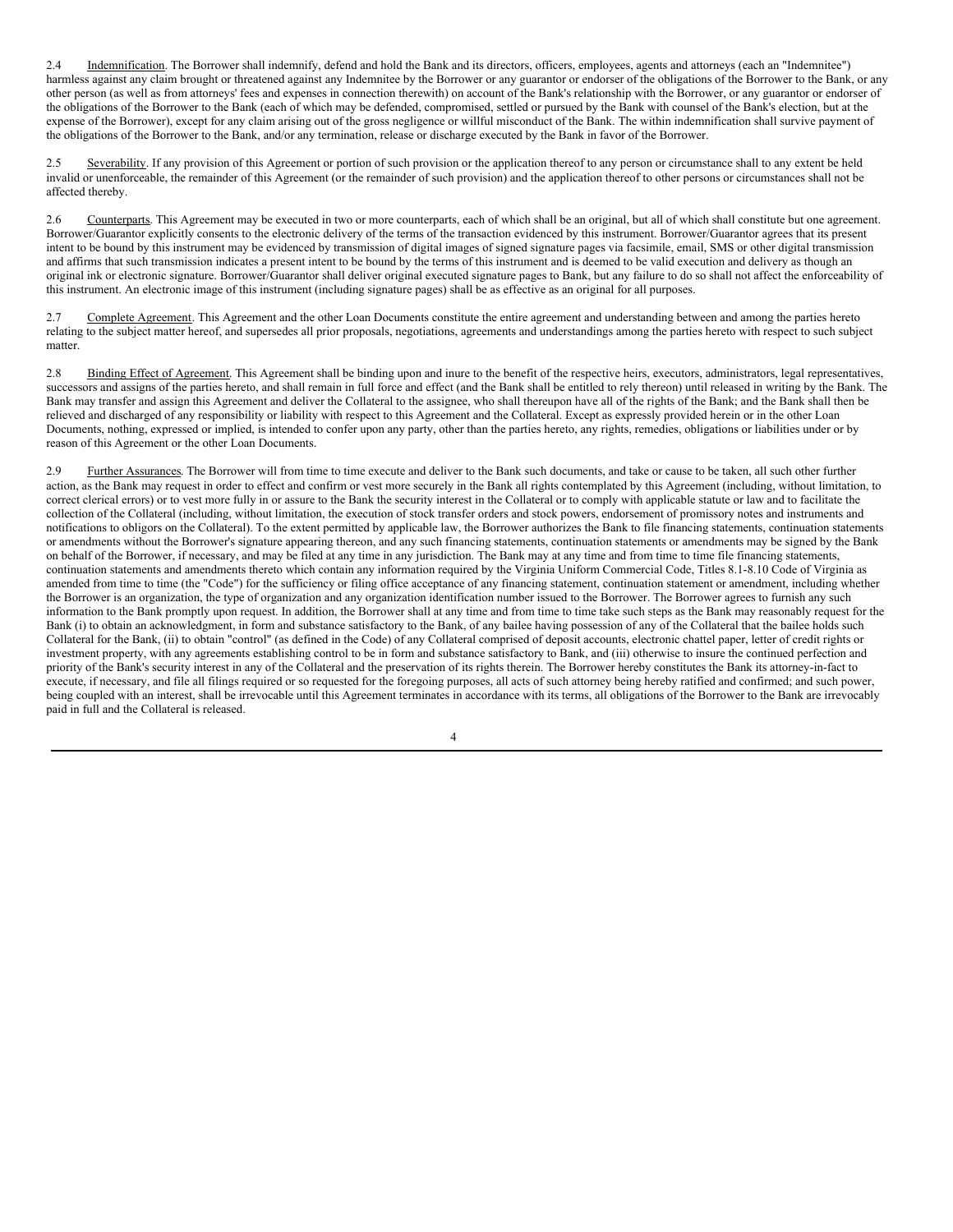2.10 Amendments and Waivers. This Agreement may be amended and the Borrower may take any action herein prohibited, or omit to perform any act herein required to be performed by it, if the Borrower shall obtain the Bank's prior written consent to each such amendment, action or omission to act. No delay or omission on the part of the Bank in exercising any right hereunder shall operate as a waiver of such right or any other right and waiver on any one or more occasions shall not be construed as a bar to or waiver of any right or remedy of the Bank on any future occasion.

Terms of Agreement. This Agreement shall continue in force and effect so long as any obligation of the Borrower to Bank shall be outstanding and is supplementary to each and every other agreement between the Borrower and Bank and shall not be so construed as to limit or otherwise derogate from any of the rights or remedies of Bank or any of the liabilities, obligations or undertakings of the Borrower under any such agreement, nor shall any contemporaneous or subsequent agreement between the Borrower and the Bank be construed to limit or otherwise derogate from any of the rights or remedies of Bank or any of the liabilities, obligations or undertakings of the Borrower hereunder, unless such other agreement specifically refers to this Agreement and expressly so provides.

2.12 Notices. Any notices under or pursuant to this Agreement shall be deemed duly received and effective if delivered in hand to any officer of agent of the Borrower or Bank, or if mailed by registered or certified mail, return receipt requested, addressed to the Borrower or Bank at the address set forth in this Agreement or as any party may from time to time designate by written notice to the other party; notwithstanding the foregoing notices to the Bank with respect to accounting and collateral release and notices to the Trustee pursuant to a Deed of Trust shall be sent to the Bank as follows: Attention: VP Loan Servicing, Loan Services, 6000 Atrium Way, Mt. Laurel NJ 08054.

2.13 Virginia Law. This Agreement shall be governed by the laws of the Commonwealth of Virginia without giving effect to the conflicts of laws principles thereof.

2.14 Reproductions. This Agreement and all documents which have been or may be hereinafter furnished by Borrower to the Bank may be reproduced by the Bank by any photographic, photostatic, microfilm, xerographic or similar process, and any such reproduction shall be admissible in evidence as the original itself in any judicial or administrative proceeding (whether or not the original is in existence and whether or not such reproduction was made in the regular course of business).

2.15 Venue. Borrower irrevocably submits to the nonexclusive jurisdiction of any Federal or state court sitting in Virginia, over any suit, action or proceeding arising out of or relating to this Agreement. Borrower irrevocably waives to the fullest extent it may effectively do so under applicable law, any objection it may now or hereafter have to the laying of the venue of any such suit, action or proceeding brought in any such court and any claim that the same has been brought in an inconvenient forum. Borrower irrevocably appoints the Secretary of State of the Commonwealth of Virginia as its authorized agent to accept and acknowledge on its behalf any and all process which may be served in any such suit, action or proceeding, consents to such process being served (i) by mailing a copy thereof by registered or certified mail, postage prepaid, return receipt requested, to Borrower's address shown above or as notified to the Bank and (ii) by serving the same upon such agent, and agrees that such service shall in every respect be deemed effective service upon Borrower.

2.16 **JURY WAIVER. BORROWER AND BANK EACH HEREBY KNOWINGLY, VOLUNTARILY AND INTENTIONALLY, AND AFTER AN** OPPORTUNITY TO CONSULT WITH LEGAL COUNSEL, WAIVE (A) ANY AND ALL RIGHTS TO A TRIAL BY JURY IN ANY ACTION OR **PROCEEDING IN CONNECTION WITH THIS AGREEMENT, THE OBLIGATIONS, ALL MATTERS CONTEMPLATED HEREBY AND DOCUMENTS** EXECUTED IN CONNECTION HEREWITH AND (B) AGREE NOT TO SEEK TO CONSOLIDATE ANY SUCH ACTION WITH ANY OTHER ACTION IN WHICH A JURY TRIAL CAN NOT BE, OR HAS NOT BEEN WAIVED. THE BORROWER CERTIFIES THAT NEITHER THE BANK NOR ANY OF ITS REPRESENTATIVES, AGENTS OR COUNSEL HAS REPRESENTED, EXPRESSLY OR OTHERWISE, THAT THE BANK WOULD NOT IN THE EVENT **OF ANY SUCH PROCEEDING SEEK TO ENFORCE THIS WAIVER OF RIGHT TO TRIAL BY JURY**.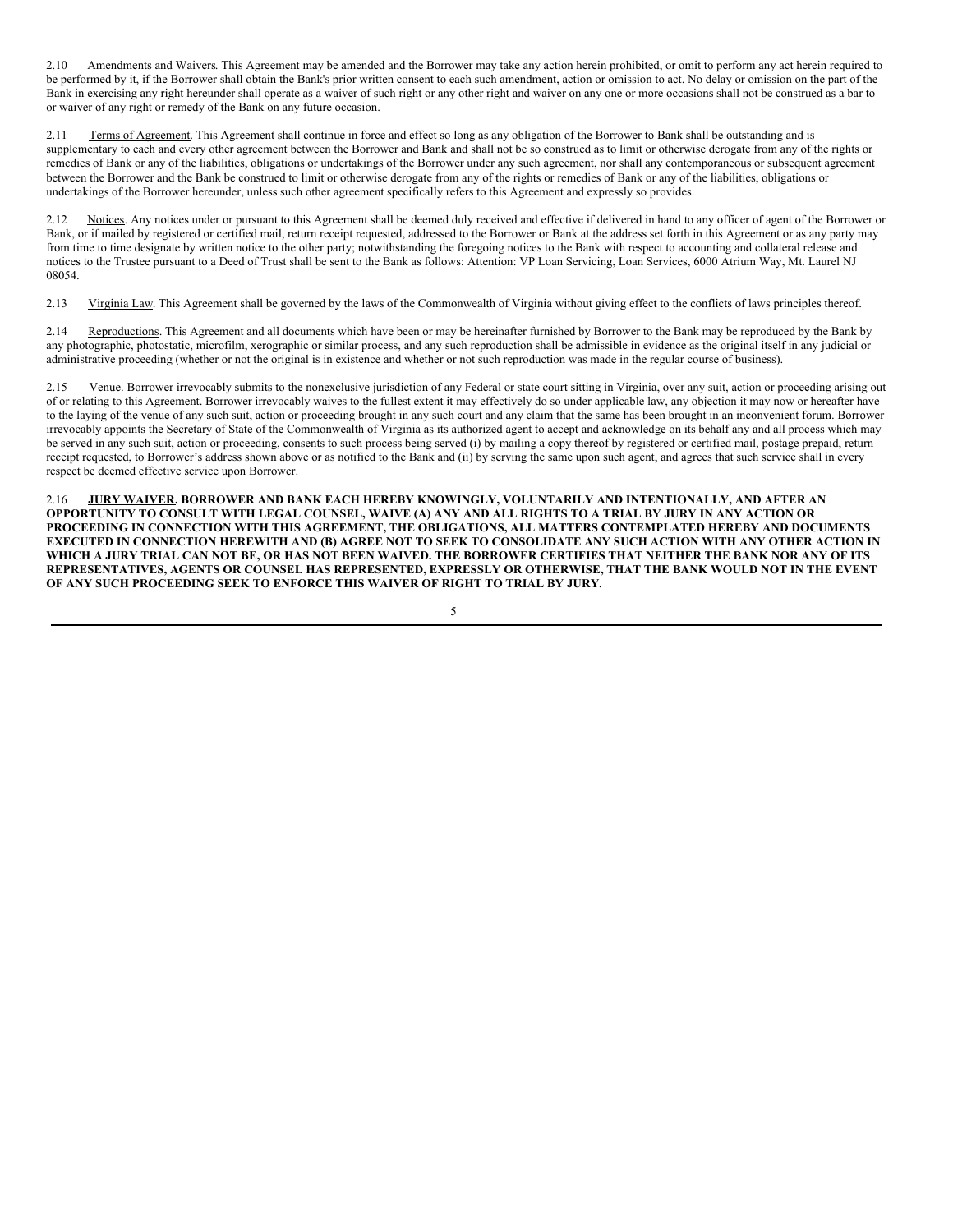## Borrower:

Information Analysis Incorporated

By: /s/ Sandor Rosenberg Sandor Rosenberg, Chief Executive Officer

Accepted: TD Bank, N.A.

By: <u>/s/</u> Name: Title: Duly Authorized Representative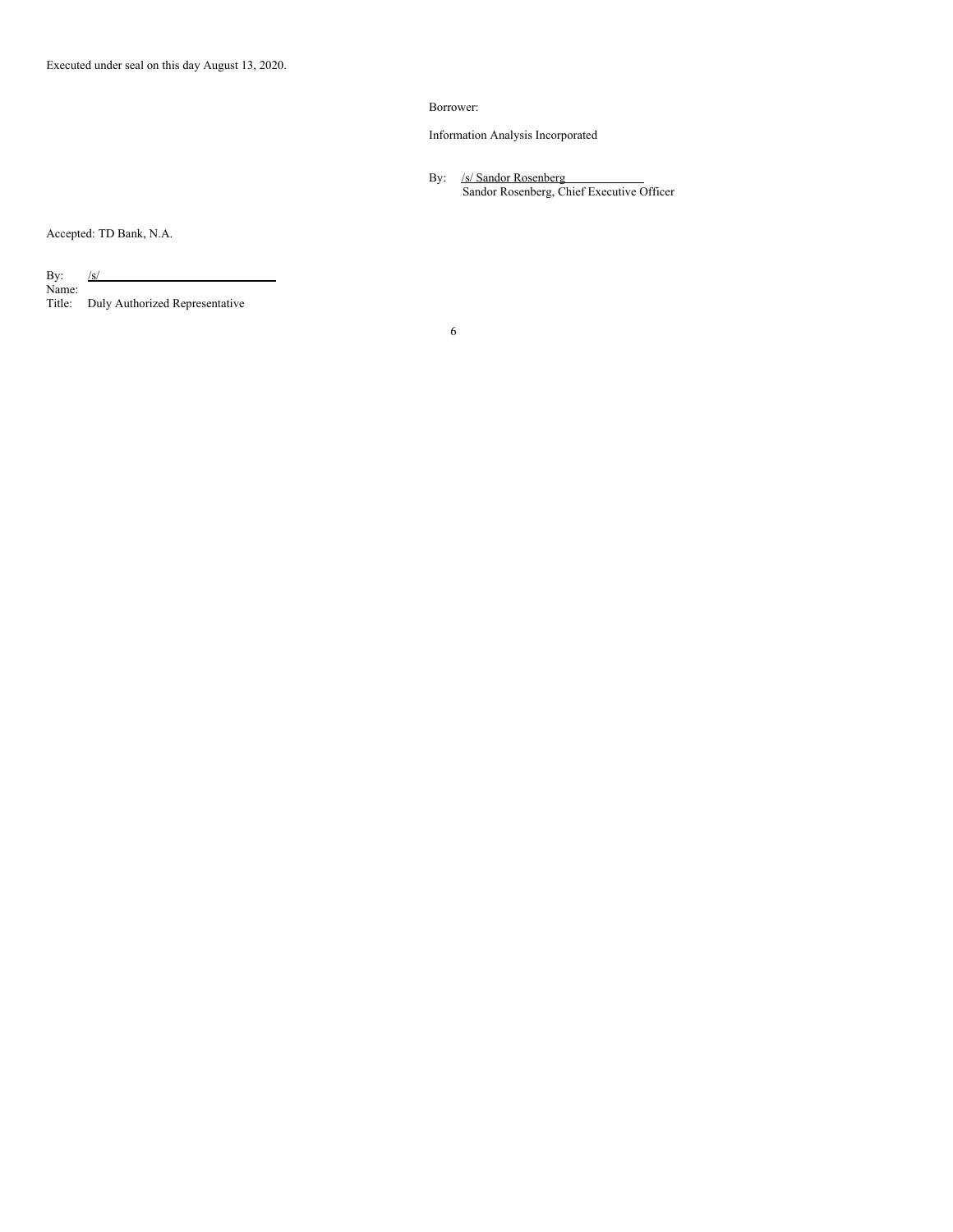#### **CERTIFICATIONS**

<span id="page-29-0"></span>I, Sandor Rosenberg, certify that:

- 1. I have reviewed this quarterly report on Form 10-Q of Information Analysis Incorporated;
- 2. Based on my knowledge, this report does not contain any untrue statement of a material fact or omit to state a material fact necessary to make the statements made, in light of the circumstances under which such statements were made, not misleading with respect to the period covered by this report;
- 3. Based on my knowledge, the financial statements, and other financial information included in this report, fairly present in all material respects the financial condition, results of operations and cash flows of the registrant as of, and for, the periods presented in this report;
- 4. The registrant's other certifying officer(s) and I are responsible for establishing and maintaining disclosure controls and procedures (as defined in Exchange Act Rules  $13a-15(e)$  and  $15d-15(e)$ ) and internal control over financial reporting (as defined in Exchange Act Rules  $13a-15(f)$  and  $15d-15(f)$ ) for the registrant and have:
	- (a) Designed such disclosure controls and procedures, or caused such disclosure controls and procedures to be designed under our supervision, to ensure that material information relating to the registrant, including its consolidated subsidiaries, is made known to us by others within those entities, particularly during the period in which this report is being prepared;
	- (b) Designed such internal control over financial reporting, or caused such internal control over financial reporting to be designed under our supervision, to provide reasonable assurance regarding the reliability of financial reporting and the preparation of financial statements for external purposes in accordance with generally accepted accounting principles;
	- (c) Evaluated the effectiveness of the registrant's disclosure controls and procedures and presented in this report our conclusions about the effectiveness of the disclosure controls and procedures, as of the end of the period covered by this report based on such evaluation; and
	- (d) Disclosed in this report any change in the registrant's internal control over financial reporting that occurred during the registrant's most recent fiscal quarter (the registrant's fourth fiscal quarter in the case of an annual report) that has materially affected, or is reasonably likely to materially affect, the registrant's internal control over financial reporting; and
- 5. The registrant's other certifying officer(s) and I have disclosed, based on our most recent evaluation of internal control over financial reporting, to the registrant's auditors and the audit committee of the registrant's board of directors (or persons performing the equivalent functions):
	- a) all significant deficiencies and material weaknesses in the design or operation of internal control over financial reporting which are reasonably likely to adversely affect the registrant's ability to record, process, summarize and report financial information; and
	- b) any fraud, whether or not material, that involves management or other employees who have a significant role in the registrant's internal control over financial reporting.

Date: August 14, 2020 By: /s/ Sandor Rosenberg

Sandor Rosenberg, Chairman of the Board, Chief Executive Officer, and President

A signed original of this written statement required by Section 302 has been provided to Information Analysis Incorporated and will be retained by Information Analysis Incorporated and furnished to the Securities and Exchange Commission or its staff upon request.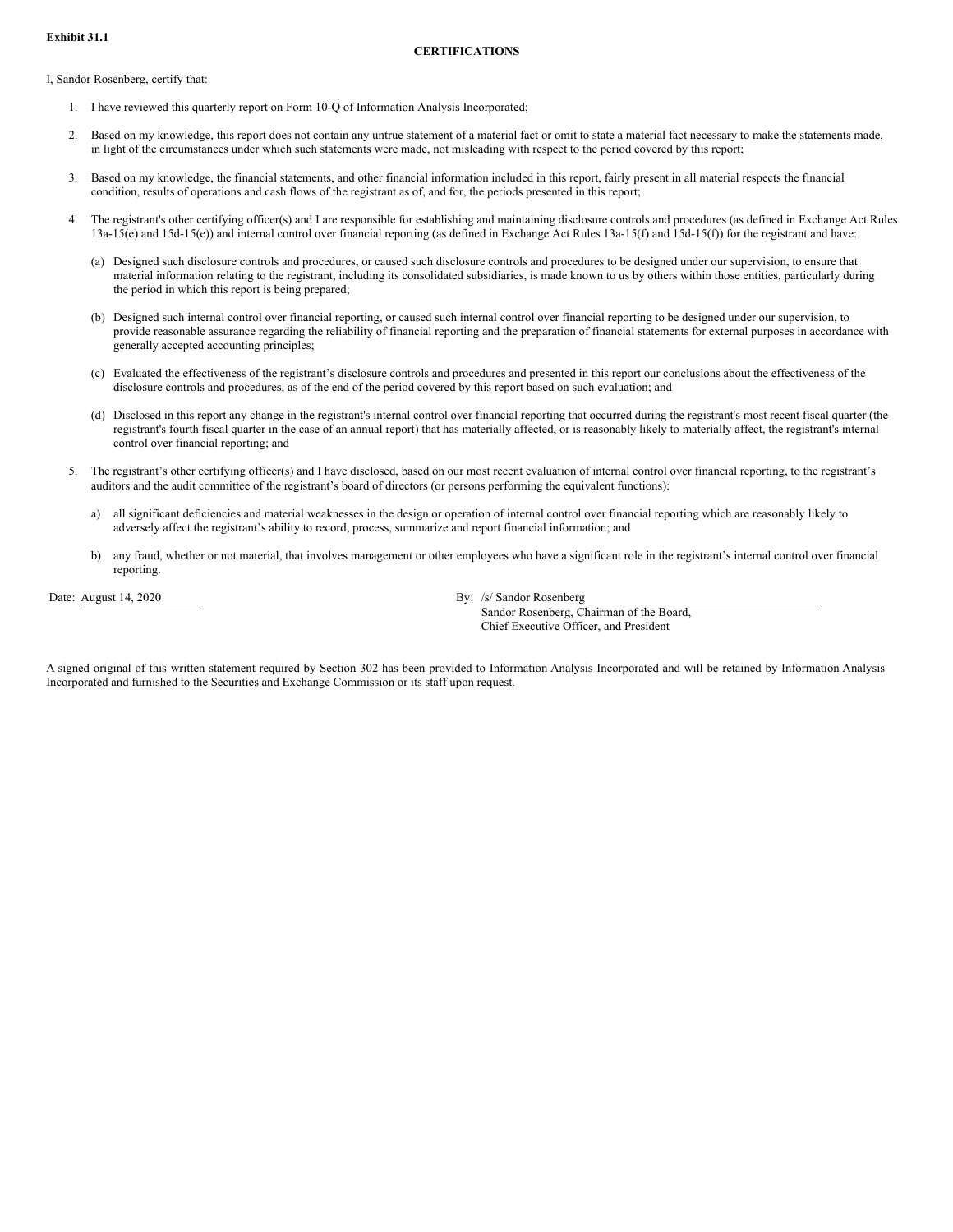#### **CERTIFICATIONS**

<span id="page-30-0"></span>I, Matthew T. Sands, certify that:

- 1. I have reviewed this quarterly report on Form 10-Q of Information Analysis Incorporated;
- 2. Based on my knowledge, this report does not contain any untrue statement of a material fact or omit to state a material fact necessary to make the statements made, in light of the circumstances under which such statements were made, not misleading with respect to the period covered by this report;
- 3. Based on my knowledge, the financial statements, and other financial information included in this report, fairly present in all material respects the financial condition, results of operations and cash flows of the registrant as of, and for, the periods presented in this report;
- 4. The registrant's other certifying officer(s) and I are responsible for establishing and maintaining disclosure controls and procedures (as defined in Exchange Act Rules 13a-15(e) and 15d-15(e)) and internal control over financial reporting (as defined in Exchange Act Rules 13a-15(f) and 15d-15(f)) for the registrant and have:
	- (a) Designed such disclosure controls and procedures, or caused such disclosure controls and procedures to be designed under our supervision, to ensure that material information relating to the registrant, including its consolidated subsidiaries, is made known to us by others within those entities, particularly during the period in which this report is being prepared;
	- (b) Designed such internal control over financial reporting, or caused such internal control over financial reporting to be designed under our supervision, to provide reasonable assurance regarding the reliability of financial reporting and the preparation of financial statements for external purposes in accordance with generally accepted accounting principles;
	- (c) Evaluated the effectiveness of the registrant's disclosure controls and procedures and presented in this report our conclusions about the effectiveness of the disclosure controls and procedures, as of the end of the period covered by this report based on such evaluation; and
	- (d) Disclosed in this report any change in the registrant's internal control over financial reporting that occurred during the registrant's most recent fiscal quarter (the registrant's fourth fiscal quarter in the case of an annual report) that has materially affected, or is reasonably likely to materially affect, the registrant's internal control over financial reporting; and
- 5. The registrant's other certifying officer(s) and I have disclosed, based on our most recent evaluation of internal control over financial reporting, to the registrant's auditors and the audit committee of the registrant's board of directors (or persons performing the equivalent functions):
	- a) all significant deficiencies and material weaknesses in the design or operation of internal control over financial reporting which are reasonably likely to adversely affect the registrant's ability to record, process, summarize and report financial information; and
	- b) any fraud, whether or not material, that involves management or other employees who have a significant role in the registrant's internal control over financial reporting.

Date: August 14, 2020 By: /s/ Matthew T. Sands Matthew T. Sands, Acting Principal Financial Officer and Controller

A signed original of this written statement required by Section 302 has been provided to Information Analysis Incorporated and will be retained by Information Analysis Incorporated and furnished to the Securities and Exchange Commission or its staff upon request.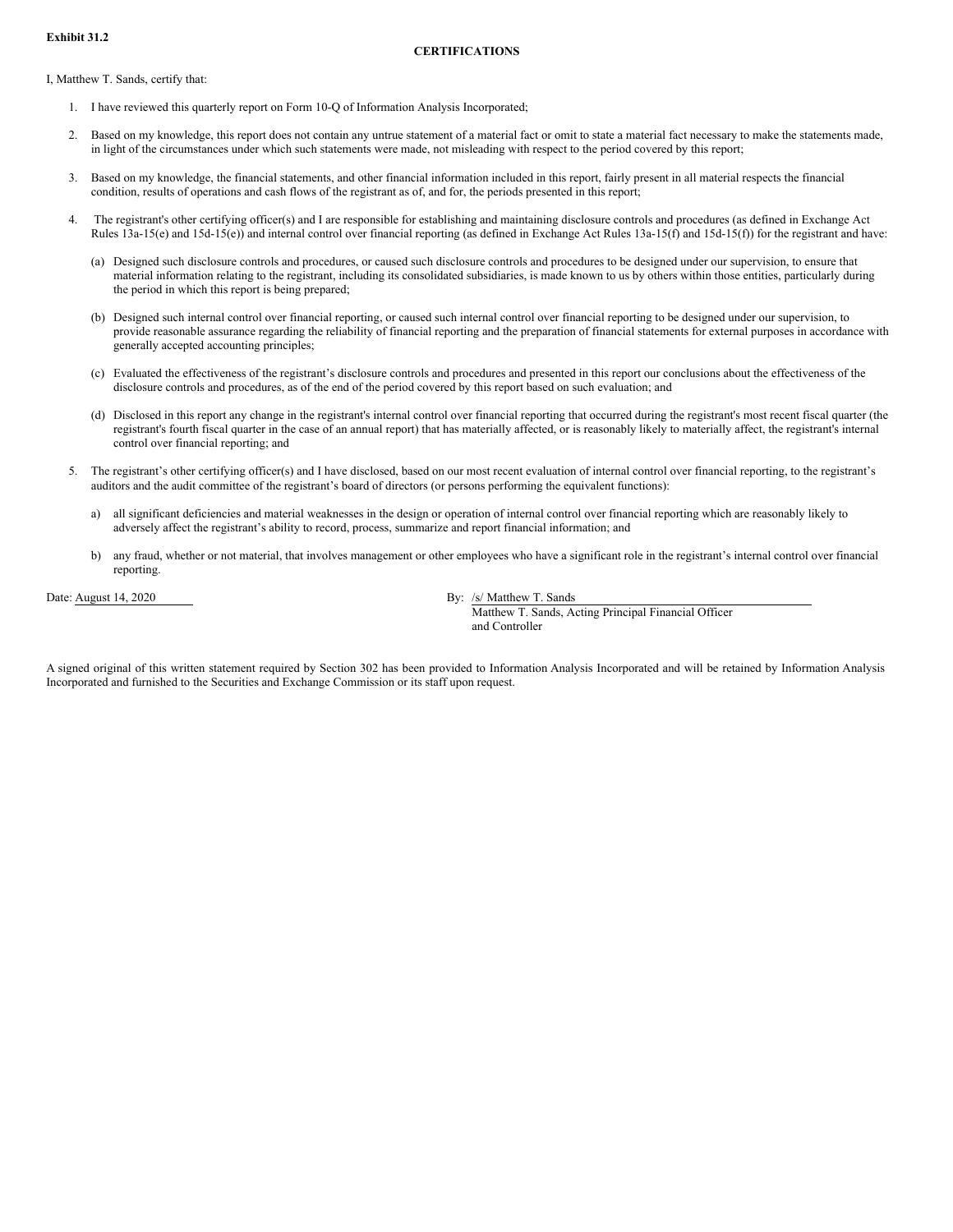## **CERTIFICATION PURSUANT TO 18 U.S.C. SECTION 1350, AS ADOPTED PURSUANT TO SECTION 906 OF THE SARBANES-OXLEY ACT OF 2002**

<span id="page-31-0"></span>Pursuant to Section 906 of the Sarbanes-Oxley Act of 2002 (subsections (a) and (b) of Section 1350, Chapter 63 of Title 18, United States Code), I, Sandor Rosenberg, Chief Executive Officer of Information Analysis Incorporated, a Virginia corporation (the "Company"), do hereby certify, to the best of my knowledge, that:

- 1 the Company's Quarterly Report on Form 10-Q for the period ended June 30, 2020, as filed with the Securities and Exchange Commission on the date hereof, (the "Report") fully complies with the requirements of Section 13(a) or 15(d) of the Securities Exchange Act of 1934; and
- 2 the information contained in the Report fairly presents, in all material respects, the financial condition and result of operations of the Company for the periods presented therein.

Date:August 14, 2020 By: /s/ Sandor Rosenberg

Sandor Rosenberg, Chairman of the Board, Chief Executive Officer, and President

A signed original of this written statement required by Section 906 has been provided to Information Analysis Incorporated and will be retained by Information Analysis Incorporated and furnished to the Securities and Exchange Commission or its staff upon request.